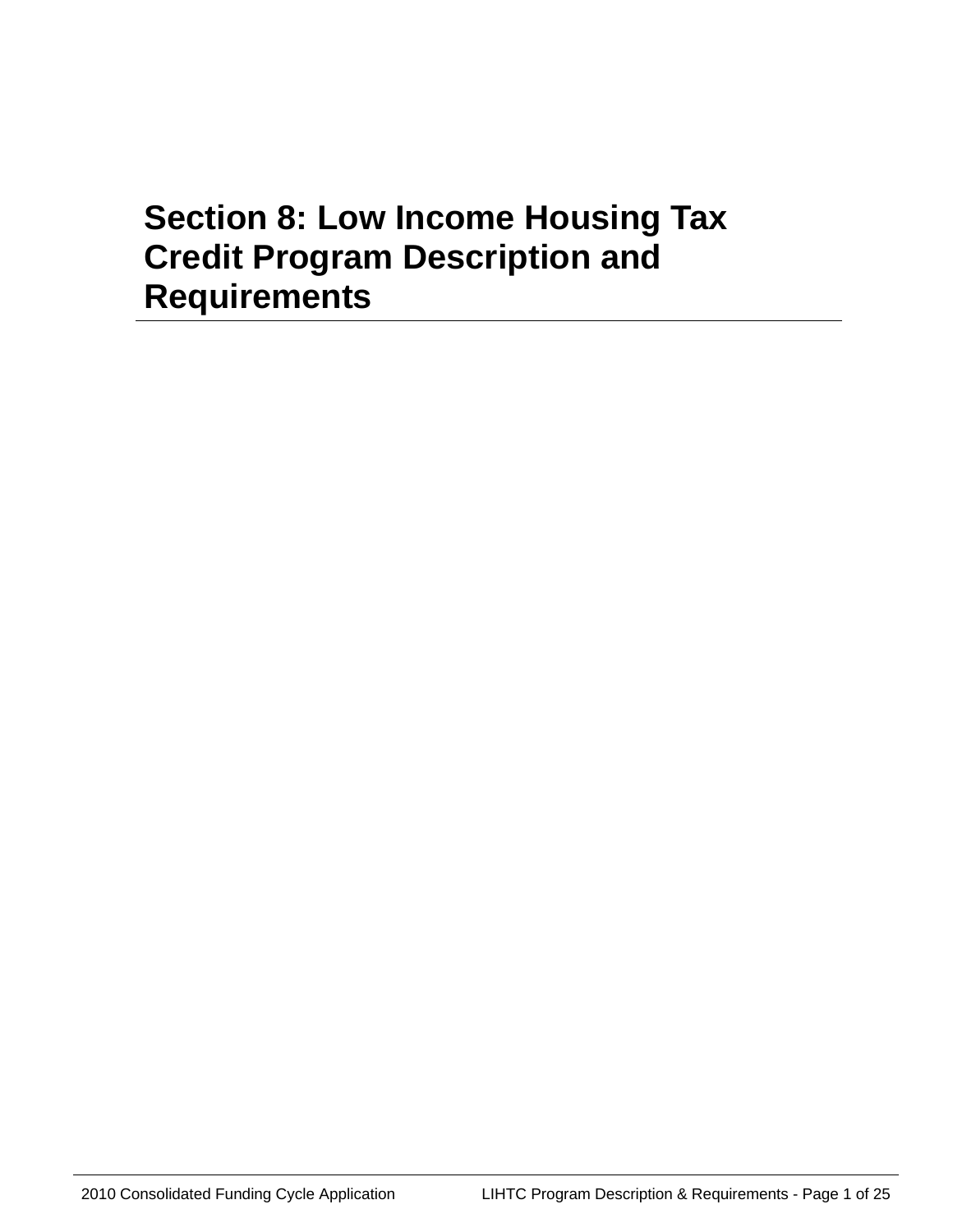# **LOW INCOME HOUSING TAX CREDIT PROGRAM (LIHTC)**

# **Amendments to LIHTC Program, Changes from HERA and ARRA**

2008 & 2009 congressional action through Housing and Economic Recovery Act of 2008 (HERA) and the American Recovery and Reinvestment Act of 2009 (ARRA) are continuing to change the LIHTC industry and will have an impact in 2010. Below you will find a brief summary of the most critical changes:

• Rent and income limits are not yet available for 2010, and will likely be published b HUD early this spring. For the time being, use the 2009 numbers, which reflect section 3009 of HERA. In 2009, HUD provided two tables for income limits separating the LIHTC program income limits from Section 8 income limits. LIHTC income limits are now the Multifamily Tax Subsidy program limits. Some projects will be eligible to use the greater of the non-metro national median income and the rural median income for that region. More information on the income and rent limits by county can be found at: [http://www.ohcs.oregon.gov/OHCS/HPM\\_income\\_rent\\_limits.shtml](http://www.ohcs.oregon.gov/OHCS/HPM_income_rent_limits.shtml). To determine if your

project is considered rural by the USDA or qualifies for the non-metro national median income, research your project location on the USDA site: [http://eligibility.sc.egov.usda.gov/eligibility/welcomeAction.do?pageAction+sfp&NavKey=propert](http://eligibility.sc.egov.usda.gov/eligibility/welcomeAction.do?pageAction+sfp&NavKey=property@12) [y@12.](http://eligibility.sc.egov.usda.gov/eligibility/welcomeAction.do?pageAction+sfp&NavKey=property@12)

- On April 17, 2009, the Internal Revenue Service determined in private letter ruling (PLR) 200916007 that costs of constructing streets and related infrastructure improvements that will be dedicated to public use in a low-income housing tax credit project are capitalize-able into the basis of project's residential rental buildings. While this PLR is specific and applicable only to the project to which it was issued, it does shed light on the IRS' interpretation of this type of issue.
- For newly constructed non-Federally subsidized buildings placed in service after July 30, 2008, and before December 31, 2013, the applicable percentage for the new construction/substantial rehabilitation (9%) credit will temporarily be no less than 9%. OHS will award remaining 2010 and 2011 estimated credits in this round. Unless federal legislation extends the used of the 9% tax credit percentage, projects with a 2011 credit award will likely be the last group to use the 9% fixed percentage. The 30% credit applicable percentage continues to float monthly.
- If a project is not in a HUD DDA/QCT, the 9% credit portion of a project may be eligible for the state's basis boost up to 30%, but no greater than 130%. The acquisition credit basis is not eligible for this boost. For additional information on how OHCS has implemented the use of this boost refer to the *Policy on the State's Use of the 130% Boost*, on page 46 of the current QAP in use, the Amended 2009 QAP.
- The definition of a federally subsidized building for the purposes of determining eligible basis has been limited to any obligation on which the interest is exempt from tax under section 103. Thus, additional buildings are eligible for the 9% credit.
- Substantial rehabilitation expenditure requirements must equal the greater of an amount that is 1) at least 20% of the adjusted basis of the building being rehabbed; or 2) at least \$6,000 per low income unit in the building being rehabbed. The \$6,000 minimum is indexed to inflation.
- Community service facilities can be used to generate credit if the facility is designed to serve primarily low income individuals whose income is 60% or less of area median income. The size of the community service facility may not exceed the sum of 1) 25% of the eligible basis of up to \$15,000,000 [of the qualified tax credit project of which it is a part]; and 2) 10% of any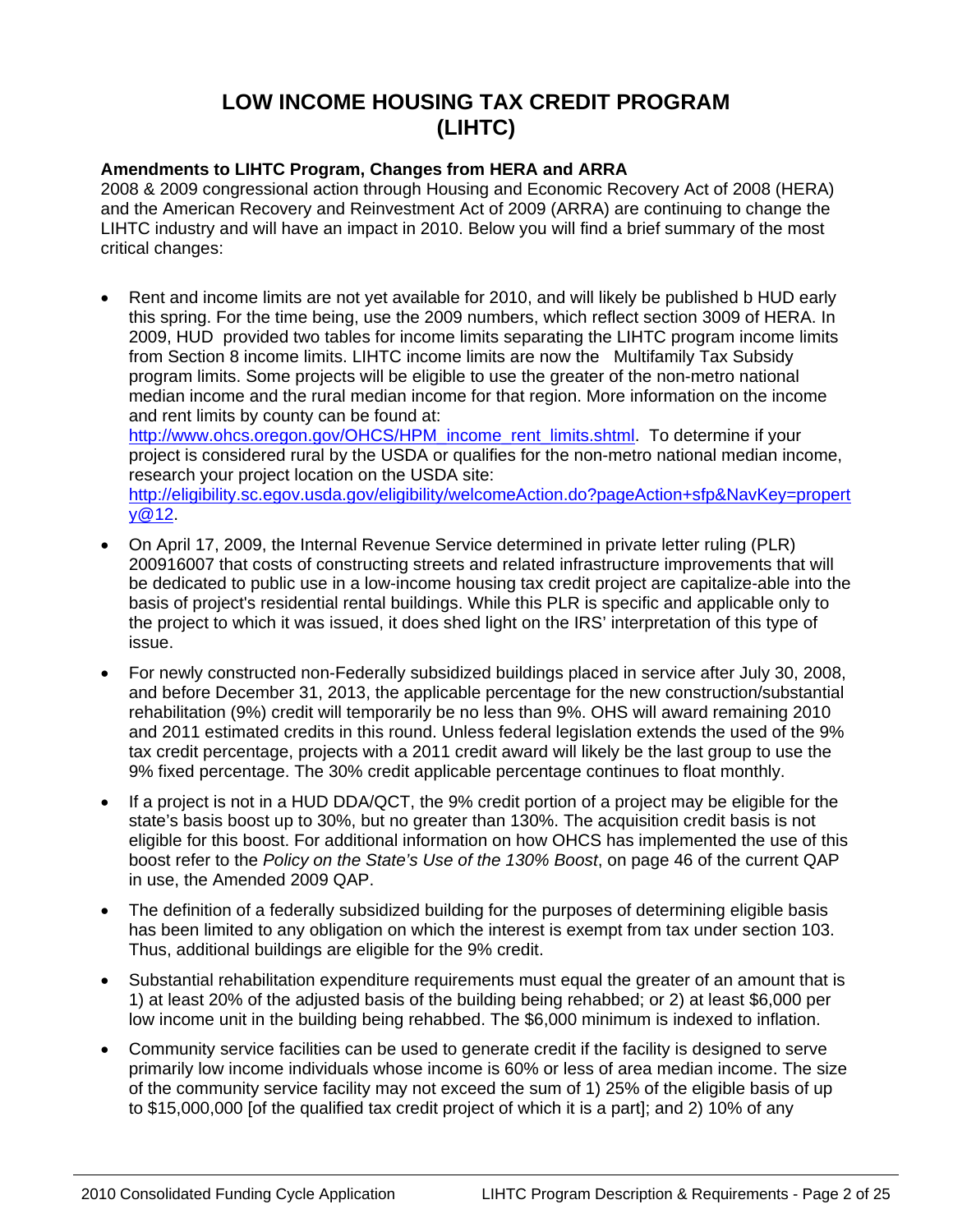excess over \$15,000,000 of the eligible basis [of the qualified tax credit project of which it is a part].

- All projects that receive a reservation of Low Income Housing Tax Credits will have twelve months from the date of their carryover allocation to meet the Ten Percent of Costs Incurred Test (10% test). The 10% test requires third party certification of incurred project costs to date be presented to OHCS for review and acceptance.
- The basis reduction rule has been clarified to apply to Federally-funded grants received before the compliance period. No basis reduction is required for Federally-funded grants for the property to be rented to low income tenants received during the compliance period if those grants do not otherwise increase the taxpayer's eligible basis in the building.
- The 10% attribution rule has been repealed. This was used to determine whether parties are related for purposes of determining whether an existing building qualified for the low income housing credit. Under HERA, two persons are related for this purpose if they bear a relationship to each other specified in sections 267(b) or 707(b)(1) (related to the disallowance of losses).
- The 10 year rule has been amended with a new exception which waives the 10-year rule in the case of any Federally- or State-assisted building. The definition of Federally-assisted building is expanded to include any building which is substantially assisted, financed, or operated under section 8 of the Housing Act of 1937 along with various other sections of the National Housing Act, section 515 of the Housing Act of 1949 or any housing program administered by HUD or Rural Housing Service of the Department of Agriculture (RD). The IRS has not issued further guidance on this waiver.
- OHCS must provide a preference for projects that: 1) include energy efficiency features in the project and 2) consider the historic nature of the project (e.g. encouraging rehabilitation of certified historic structures.)
- The area median gross income applied for residential rental property located in certain rural areas is modified in the case of projects subject to the low income housing tax credit volume limits. The income targeting rules of the housing credit are applied by reference to the greater of the otherwise applicable area median gross income standard or the national non metropolitan median gross income (for example, for 2008, it is \$49,300 for a family of four. The 2010 national non metro median gross income has not yet been published.).
- OHCS must provide a preference for projects located in HUD-determined Qualified Census Tracts (QCT), the development of which contributes to a concerted community development plan. A 130% bonus is available to projects located in QCTs, which are defined as census tracts in which 50% or more of the households are at or below 60% of area median income, as well as census tracts with a poverty rate of 25% or higher. To determine if your project is located in a QCT, access the following web site:

<http://qct.huduser.org/QCTGIS/USMainLand/Map.aspx>.

- For details on the state's use of the basis boost, as per HERA, please see the 2009 Amended QAP.
- Allows OHCS, at its discretion, to award credits in a manner not in accordance with the requirements of the Qualified Allocation Plan. Should an award be made that is not in accordance with the requirements of the Qualified Allocation Plan, OHCS must document this allocation in writing to the general public.
- IRC Section 42 requires a comprehensive market analysis of the housing needs of the lowincome individuals in the area served by each housing credit project. The analysis must be conducted at the developer's expense and submitted with the application. A disinterested party approved by the allocating agency must conduct the analysis*.* (See the Market and Rent Assessment section of the application for more information.)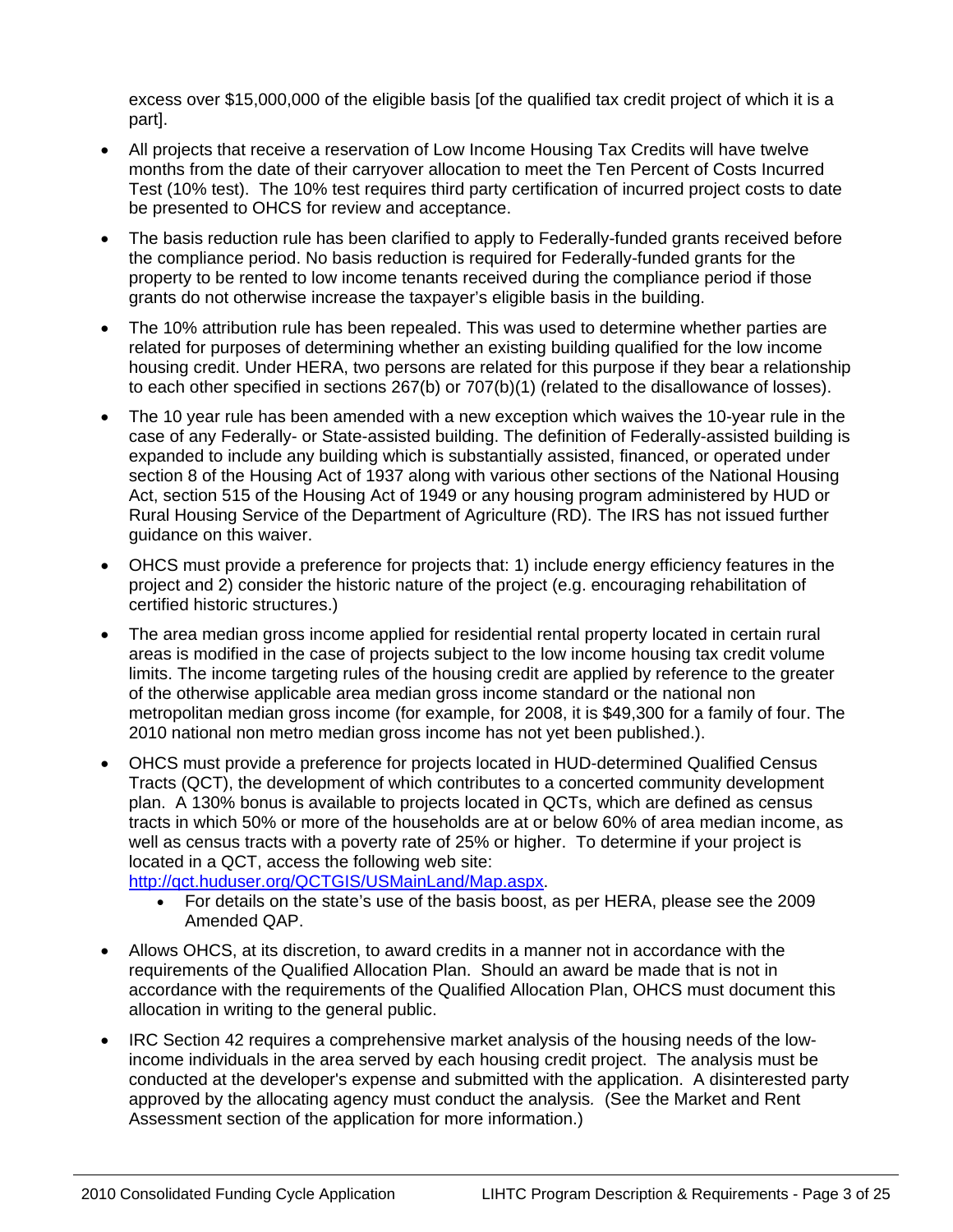• Owners of projects that have loans that are defined as cash flow only, deferred payment or partnership loans must be prepared to provide a letter from independent tax counsel or tax accountant to the effect that the loan has a reasonable expectation to be repaid to allow the loan proceeds included in basis. This letter will be required at Final Application if budget materials indicate project cash flows cannot pay off the loan in the identified loan term.

#### **Introduction**

The Low Income Housing Tax Credit (LIHTC) was enacted by Congress to encourage new construction and rehabilitation of rental housing for low-income households. In establishing the tax credit incentive, Congress recognized developers may not receive enough rental income from a low-income housing development to: 1) cover the costs of developing and operating the project, and 2) provide a return to investors sufficient to attract the equity investment needed for development. To spur investment, Congress authorized the states, within specified limits, to allocate tax credits to qualifying housing projects. The credits may be shared among owners (equity investors), much as income and losses are shared among business partners for tax purposes. Generally, the investors are recruited by syndicators, and ownership rights are controlled by limited partnership agreements.

The amount of LIHTC that may be awarded to a building is based upon the cost of the building and the portion of the project that low-income households will occupy. The cost of acquiring, rehabilitating, and constructing a building constitutes the building's eligible basis. The portion of the eligible basis attributable to low income units is the building's qualified basis. In general, the qualified basis excludes the cost of land, obtaining permanent financing, rent reserves, syndication and marketing. The applicable percentage of the qualified basis may be claimed annually for 10 years as the low income housing tax credit.

The LIHTC program is jointly administered by the Internal Revenue Service (IRS) and state tax credit allocation agencies, such as Oregon Housing and Community Services (the "Department"). Credits are provided to states to allocate to eligible affordable housing projects. These credits are considered to be under the State's per capita credit authority and are a limited and scarce resource.

#### **Overview of the Credit Allocation and Review Process**

Under Section 42 of the Internal Revenue Code, OHCS is responsible for determining which applicants should receive the tax credit and the dollar amount of credits each should receive. In making these determinations, OHCS must comply with federal requirements and meet the following program goals:

- Give preference to projects that provide housing to households with the lowest incomes for the longest period of time,
- Assist in affordable housing development in areas with the greatest low income housing needs,
- Provide housing for special needs populations,
- Encourage equitable allocation of credits across the state,
- Support housing for families with children,
- Support housing in Qualified Census Tracts and/or areas where community revitalization is a local priority,
- Encourage resident services and community involvement,
- Provide an allocation of tax credits in an amount sufficient to make the project financially feasible and viable as a low-income housing project throughout the compliance period.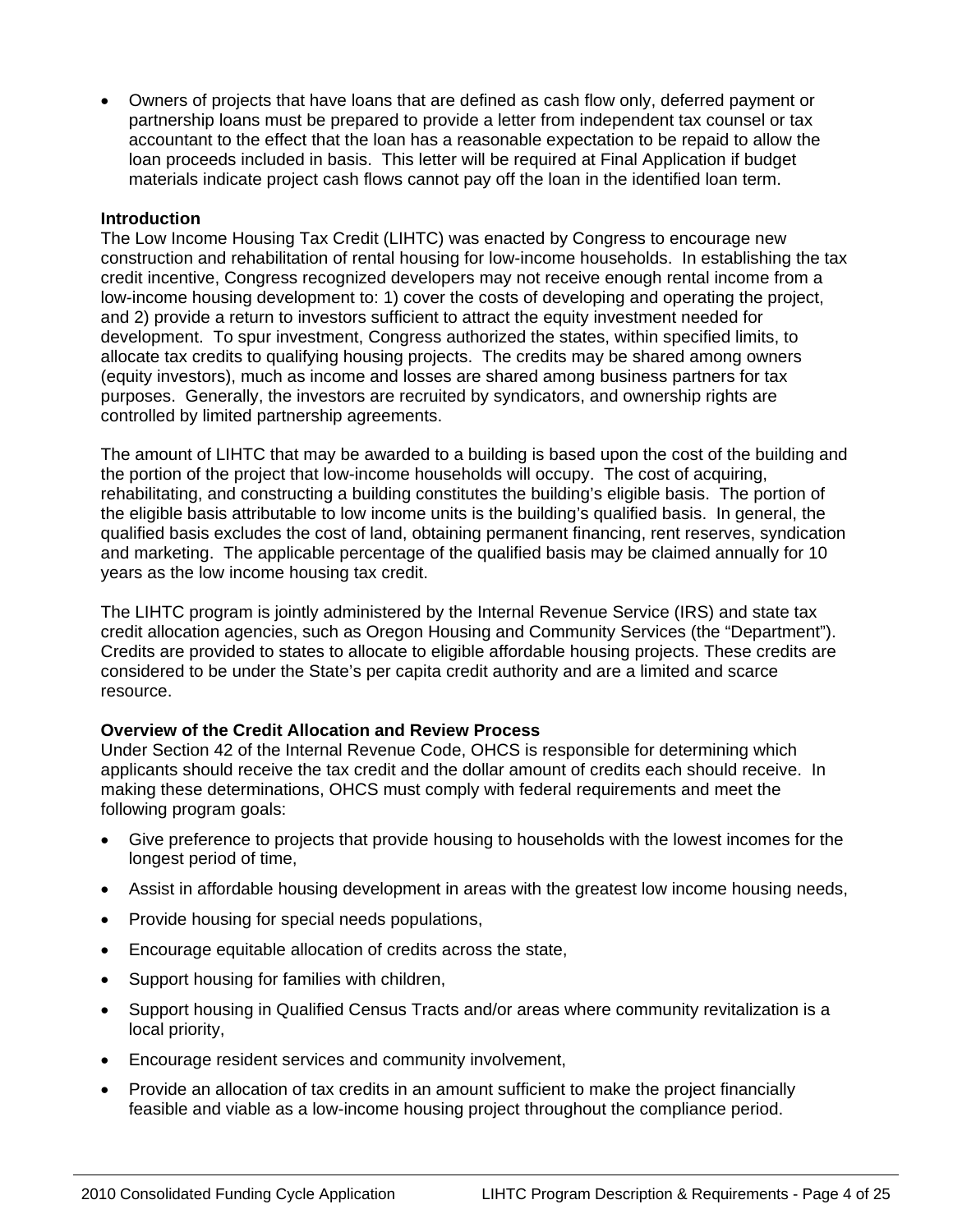In addition, OHCS may supplement these general goals with more specific local goals in order to meet local low-income housing needs. This may include but not be limited to:

- Mixed income projects where appropriate,
- Mixed use projects where appropriate,
- Acquisition and rehabilitation of expiring use projects,
- Housing near employment centers,
- Approaches in design, planning, building and financing of low income housing that maintain quality and long term sustainability, durability and ease of maintenance of affordable units,
- Other goals as determined locally or by OHCS.

Tax credits are awarded on a per building basis. For a particular building to qualify for tax credits, it must be a part of a low income housing "project". To qualify for consideration for credits a project must:

- Be residential rental property
- Make an election to restrict both rent and income as follows:
	- Rent: restrict rents (including utility charges) for tenants in low income units to 30 percent of either the 50 percent area median income as adjusted for family size or the 60 percent of area median income as adjusted for family size. Rents may be further limited based upon the limitation selected and other representations made in the application to OHCS.
	- Income: maintain at least 20 percent of the available units for households earning up to 50 percent of area median income as adjusted for family size, **or** maintain at least 40 percent of the available units for households earning up to 60 percent of area median income as adjusted for family size.
	- Maintain habitability standards: if the project involves rehabilitation, there must be expenditures of at least \$6,000 per unit or 20 percent of the unadjusted basis of the building, whichever is greater
- Operate under the program's rent and income restrictions for a minimum 30 year extended use time period.

The OHCS application process was created in accordance with the requirements of Section 42 of the Internal Revenue Code to select proposals for tax credit awards. The application process is more fully described later in this document. OHCS may not award more credits to a project than are required to make the project financially feasible. In evaluating projects, OHCS must consider any proceeds or receipts expected to be generated through tax benefits, as well as the reasonableness of development hard and soft costs. In general, the IRS expects OHCS to compare the proposed project's development costs with the non-tax credit financing, both private and public. The difference between the costs and the sources to finance the costs is the financing gap. Tax credits may be used, up to a ceiling, to attract the equity investment to fill this gap.

Once credits have been awarded to a developer, the developer typically sells the credits to private investors. The private investors use the credits to offset taxes otherwise owed to the federal government. The money private investors pay for the credits is paid into the project as equity financing. This equity financing is generally used to fill the gap between the development cost of a project and the non-tax credit financing sources available, such as mortgages, that could be expected to be repaid from rental income.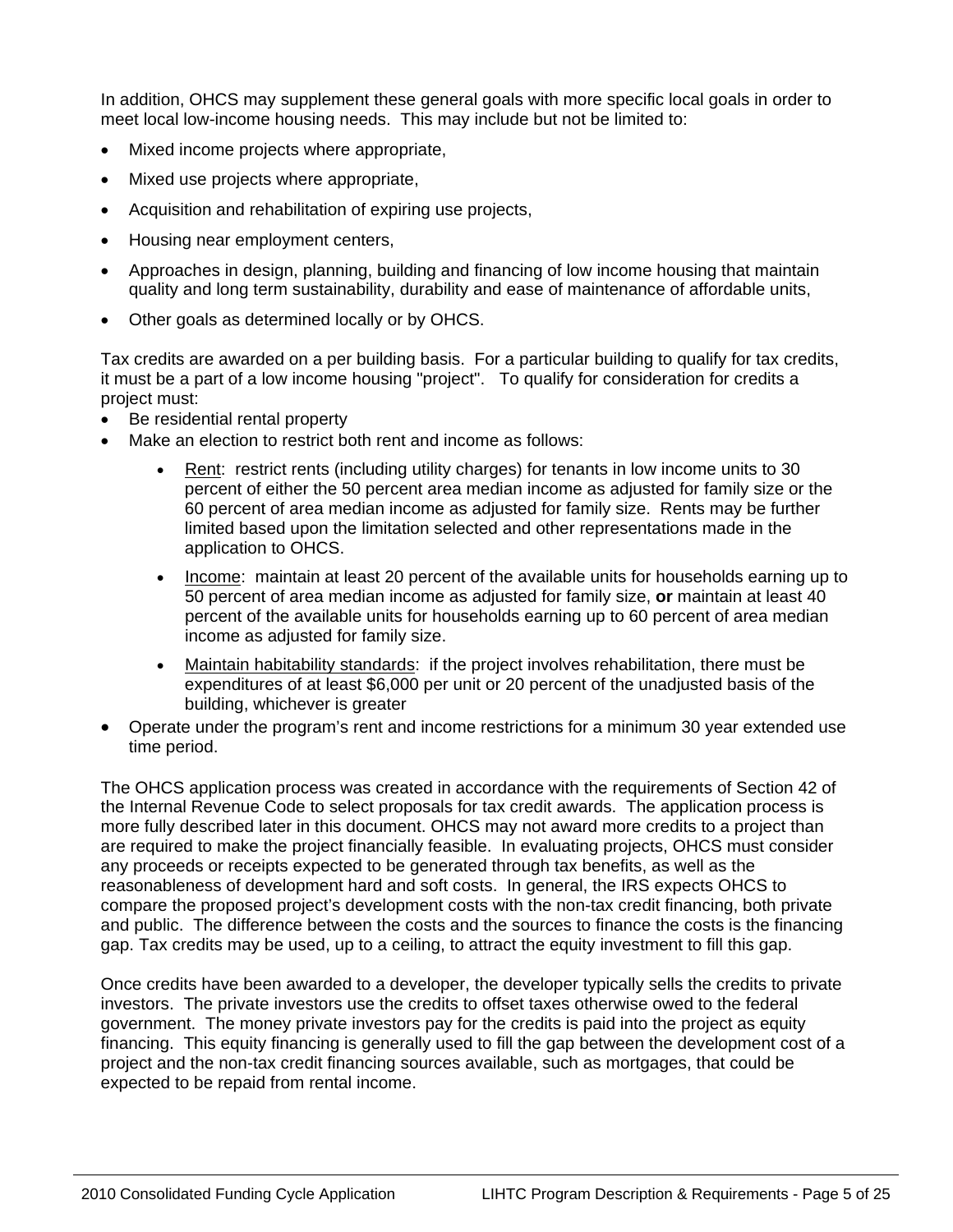Owners must place the project in service no later than December 31 of the allocation year (for competitive projects); unless a Carryover allocation is obtained. If a Carryover allocation is obtained, the project must be placed in service no later than December 31 of the second year following the original allocation. Investors can claim the credits for each year of a ten year period (called the "credit period") as long as the project is **operating in accordance with the representations made to OHCS in its application for credits and in accordance with IRS regulations.** Individual and corporate investors send the IRS Form 8609 (initially obtained from OHCS in the first year of placed in service), "Low Income Housing Credit Allocation Certification" to the Internal Revenue Service, PO Box 331 Attn: LIHC Unit DP 607, South Philadelphia Campus, Bensalem, PA 19020 and a copy of the completed form to OHCS, APM Department, 725 Summer Street NE, Suite B, Salem OR 97301-1266 when they claim the credits.

Once a project has been placed in service, OHCS is responsible for monitoring the project for compliance with state and federal requirements concerning household income, rents, project habitability, resident services and other requirements as represented in the application, Declaration of Land Use Restrictive Covenants and other agreements. If noncompliance is discovered, OHCS must report the event of noncompliance to the IRS and if the non-compliance is not corrected, the IRS may recapture or deny credit for previously used or issued tax credits. The IRS issues regulations on monitoring requirements that OHCS follows. These regulations are described in the Tax Credit Compliance Guidebook (available from OHCS upon request).

#### **Application for LIHTC Funding**

To apply for tax credits, a developer must submit a detailed proposal to OHCS in the format prescribed which incorporates the specific requirements listed below.

All projects, including those competing for set-asides, will be evaluated by OHCS on the criteria described in the application package and the Qualified Allocation Plan. The evaluation process is based upon criteria established in response to the local or State's low-income housing priorities as designated by the Consolidated Plan, and those categories required under amended IRC § 42.

Notwithstanding anything else herein to the contrary, OHCS reserves the right to reject any application of tax credits if, in its judgment, the proposed project is not consistent with the goals of providing decent, safe and sanitary housing for low-income persons as set forth in its enabling legislation, does not meet the requirements of IRC Section 42, as amended and all regulations promulgated there under, or is not consistent with OHCS's mission and value statements. OHCS may impose additional conditions on any project applicant.

#### **Threshold Criteria**

All projects must achieve a minimum standard, as established by OHCS in this application packet and described in each of the following threshold categories. Failure to achieve the minimum standard will cause the application to be pulled from further review.

**Site Control** All applicants must demonstrate site control. Evidence of site control can include: fee simple title, evidence from the local government demonstrating their intent to transfer property, or a contract or agreement demonstrating site control, including an option on the property.

**Zoning** Applicants must attach a certification completed by the local planning department indicating that the property is properly zoned for the use intended, or the intended use is allowed with conditions and application has been made for a conditional use permit. Under no circumstances will anything other than the department-approved certification included in this application be accepted as evidence of proper zoning. Projects requiring zone changes or annexations do not meet the threshold.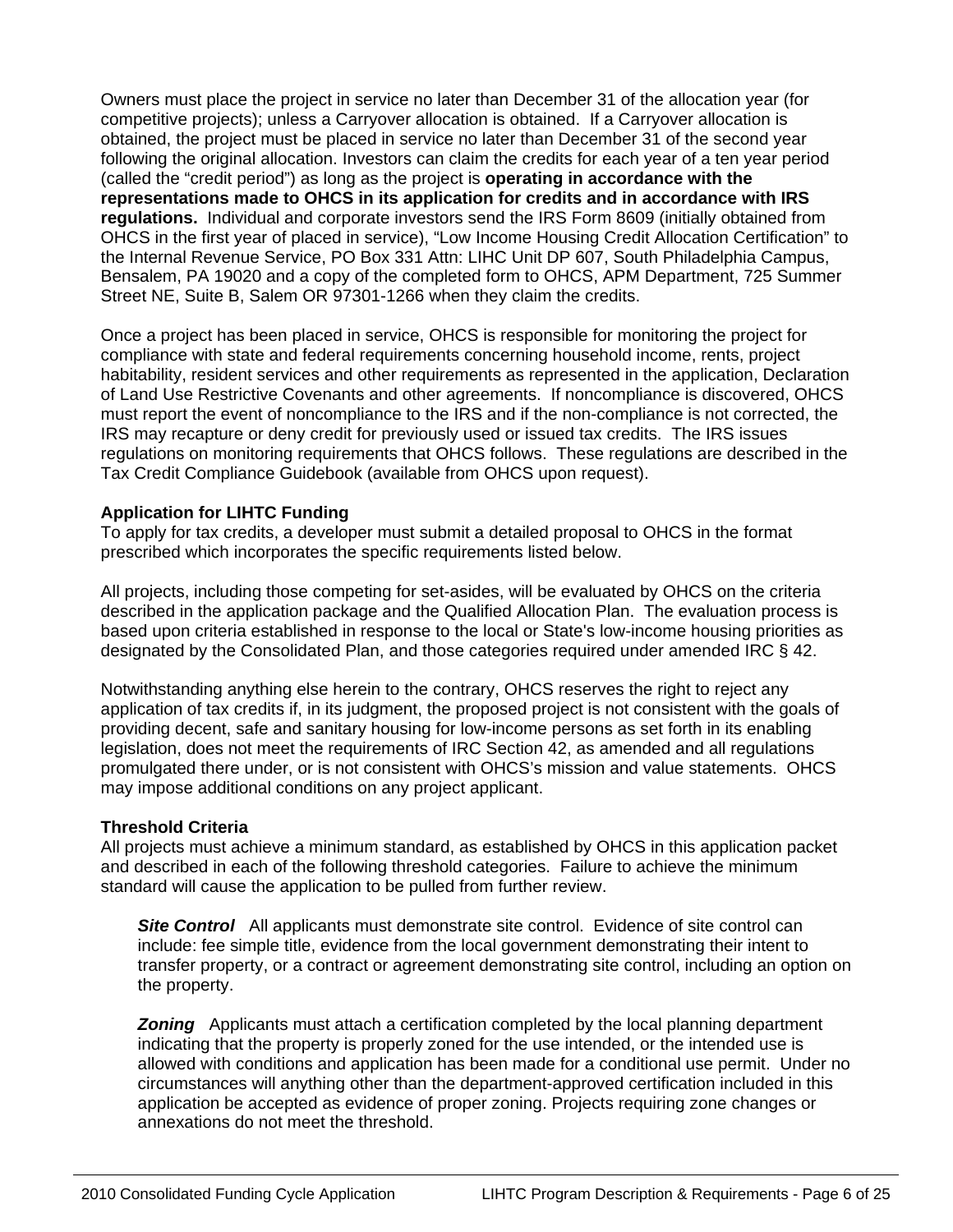**Site Review and Environmental Review** All applicants must complete the Environmental Review Checklist. OHCS' Regional Advisor to the Department (RAD) will review the information on the form during the site review. The Environmental Review Checklist is included in the application materials.

#### *Architectural Review*

The architectural plans identified in the application must be submitted for initial review by the department architect, division administrator and department director.

#### **LIHTC Market Study Requirement Pertaining to Certified Appraiser**

Completing a rental analysis and estimating unit rents for a specific project is considered an appraisal under the Uniform Standards of Professional Appraisal Practice (USPAP) and ORS 674. The rental analysis sections (both market and affordable) of the third party market analysis must be completed by a State Certified General Appraiser. Please contact the Oregon Appraiser Certification and Licensure Board for further information regarding certification.

#### **Sponsor Capacity**

Sponsors must be able to demonstrate an understanding of the Low-Income Housing Tax Credit Program, and proficiency with housing-related development. No sponsors with limited multi-family experience will be excluded from the application process as long as they engage the services of qualified development team members. Additional consideration may be given to program sponsors who have consistently completed their projects in accordance with representations made in their applications, and who are maintaining their project in compliance with tax credit program policies and procedures and federal regulations.

OHCS may reject applications from previous program participants who have failed to demonstrate proficiency with the LIHTC Program or other government-funded housing programs. OHCS may also reject or discount an application from previous program participants who have failed to complete their projects in accordance with their applications and/or certified plans presented to OHCS or other public or private allocating agencies, or who have failed to effectively utilize previously allocated tax credits, or who have been found to be in chronic non-compliance with program rules as evidenced by Department or other public or private allocating agencies' project monitoring.

#### **Financial Feasibility**

Tax credits for a project may not exceed the amount necessary for the financial feasibility of the project. Financial feasibility analysis will include a comparison with current market costs and an assessment of the reasonableness of projected cost components and operating expenses. OHCS' project evaluation will utilize common lending standards and underwriting criteria for evaluating multi-family projects. Basic criteria include, but are not limited to:

- **Primary** Debt Service Ratio no lower than 1.15 and no higher than 1.20 (unless accompanied by an explanation from the lender)
- Maximization of Loan to Value ratios and documentation thereof *from the project lender*
- New construction hard costs are no more than \$162 per square foot unless adequately justified by community constraints or building type
- Developer fees in accordance with Department policy (as stated herein)
- Reasonable operating expenses, as determined by OHCS for the project size, type and population to be housed, *including:*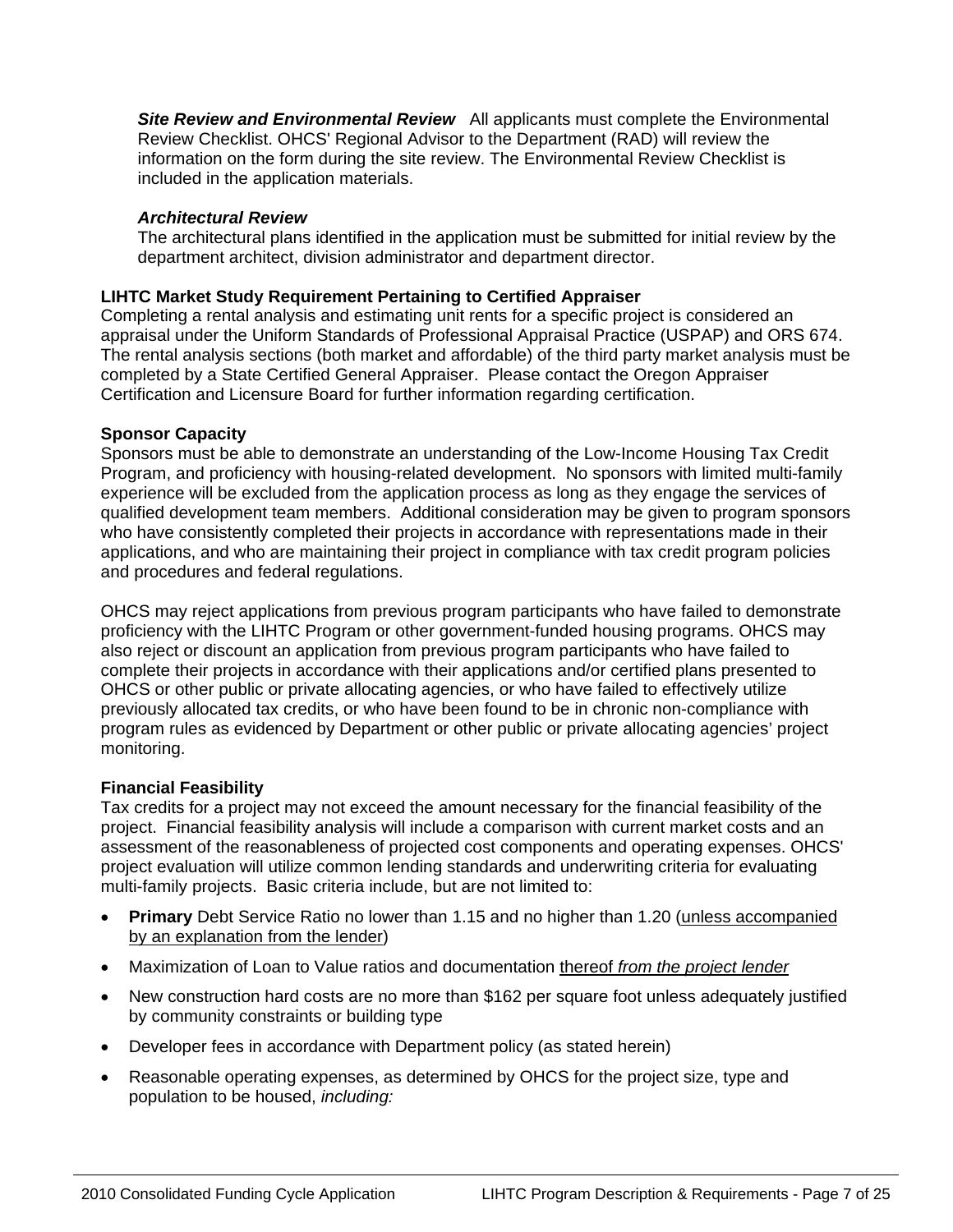- Minimum operating reserves of 4 to 6 months of operating expenses. Reserves less than or in extreme excess to this will be approved on a case-by-case basis with justification.
- Replacement reserves of no less than \$250 per unit per year for new construction development for seniors and \$300 per unit per year for new construction development for families and rehabilitation developments. These figures are guidelines. A more precise measure of reserves needed, will come from a carefully prepared Reserve for Replacement schedule.
- Acquisition price for acquisition of buildings or land shall be limited to the appraised value as determined by an independent third party certified appraiser.
- Ability of the project to demonstrate long term financial viability via a 30 year projection.
- Tax Credit factor at current market rates. In determining the anticipated tax credit proceeds and the corresponding tax credit factor listed in the application, Applicants may be asked to substantiate, to the satisfaction of the Department, the projected tax credit pricing. If required, applicants must provide evidence that the tax credit pricing and/or yield factor listed in the application has a reasonable likelihood of being achieved given the known conditions of the current equity market.

Note: Tax exempt bond projects with funding gaps requesting Consolidated Funding Cycle funds to fill the gaps may be required to apply for these funds during the CFC application round. **OHCS reserves the right to determine, in its sole discretion, whether the Letters of Interest or Intent, Award Letters, or Commitment Letters are satisfactory. A substantial change/financing restructure in the source or financing terms after reservation of credits may, in the sole discretion of OHCS, result in all or a part of the credits being recaptured or reduced by, or returned to, OHCS, if the Department determines that the project is unlikely to place in service within the required timeframe or the project's completion requires additional LIHTC resources in excess of the limits established in the QAP.** 

#### **Architectural/Site Review**

In response to a legislative mandate for promoting good quality in the development, design and construction of publicly funded housing, OHCS has adopted *Architectural Requirements* for all LIHTC projects. These requirements are minimum standards that apply to new construction and to the renovation of existing structures. They promote long-term livability and the wise use of public investment by addressing Site Design, Building Design and Unit Design issues. The standards are listed in the "Architectural Standards and Product Replacement" section of the application along with specific architectural submittal requirements.

After passing the Threshold architectural review, the OHCS architect reviews projects twice more before construction can begin. Preliminary Architectural Review is made during the Schematic and Design Development phases of a project. Final Architectural Review is then made when Drawings and Specifications are nearly complete and before the project is submitted for building permit.

Sometimes, after studying the requirements and preparing a rough feasibility analysis, the sponsor and architect may have remaining questions about the Architectural Requirements and the Architectural Review Process. In that case a pre-application conference with OHCS may be useful before submitting all the documents necessary for the formal application.

Changes made to architectural designs after the award or reservation of credits must be documented and are also subject to OHCS architectural approval.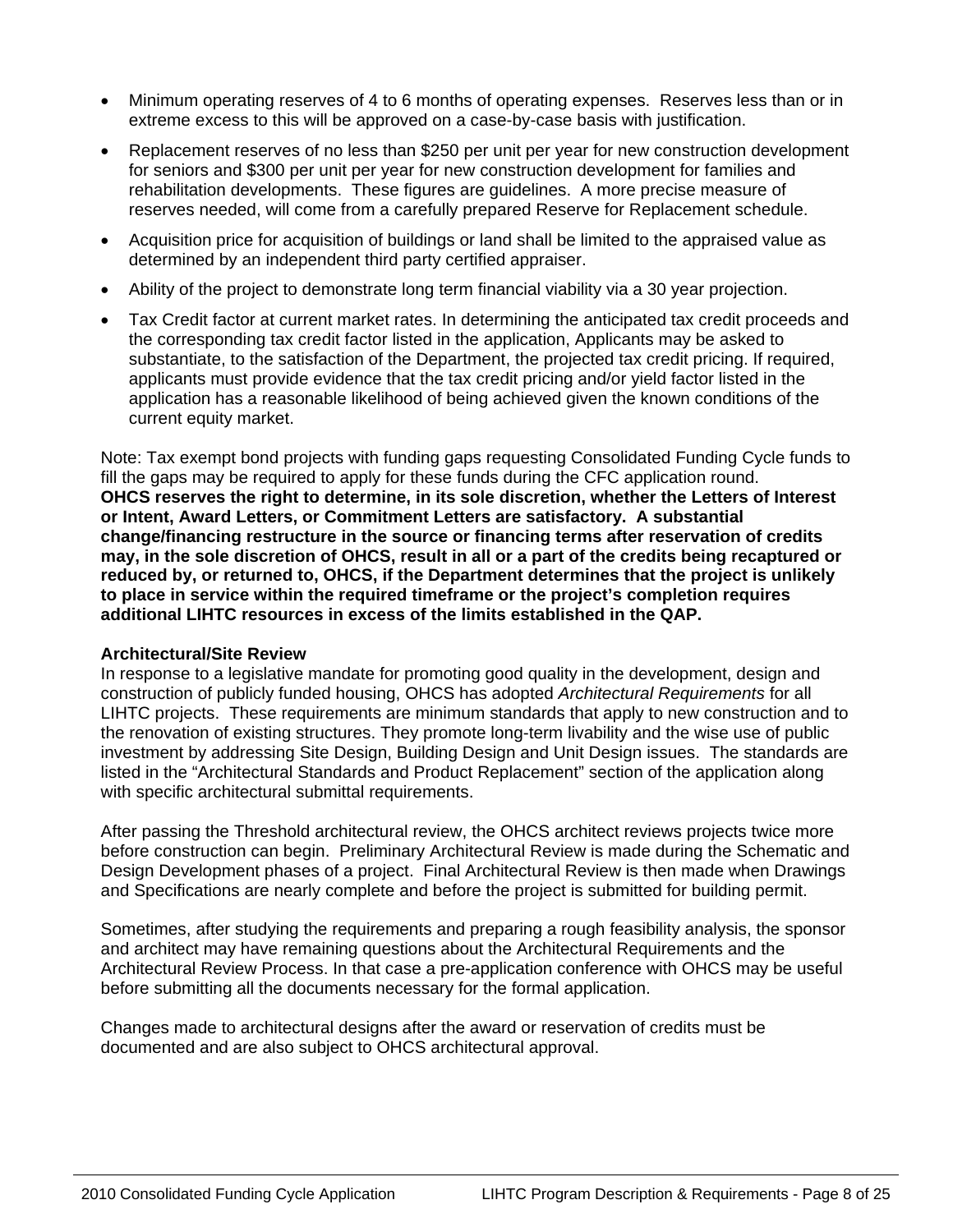# **Long-Term Affordability**

All tax credit developments are subject to an extended use affordability period of a minimum of 15 years for total minimum affordability period of 30 years. This Extended Use commitment is defined under IRC Section 42 regulations as 15 years beyond the initial 15-year compliance period.

# **Resident Services**

Sponsors who receive LIHTC must include in their affordable housing development a provision for residents to have access to services appropriate to the identified needs of the target population. The anticipated outcomes of the resident service plans are:

- Thorough coordination, collaboration, and community linkages, provide residents the opportunity to access appropriate services which promote self-sufficiency, maintain independent living, and encourage positive life choices; and
- To effectively maintain the fiscal and physical viability of the development by incorporating into the ongoing management appropriate services that address resident issues as they may arise.

Project evaluation will reward projects offering appropriate resident services. Applicants are highly encouraged to build appropriate services provisions into their operating expense budgets.

Resident services are not intended to be limited to services provided on site, or targeted only for at risk residents or residents with special needs. Participation in accessing services is not mandatory for residents. Resident services are intended to be a support system integrated into the housing model and available to all residents. Resident services can be incorporated into the operation and management in a variety of ways, with the goal of helping residents achieve greater social and economic self-sufficiency as well as an enhanced quality of life. While service-enriched housing may offer assistance to residents facing a crisis, it should also focus on addressing residents' needs and linking residents to community resources that enrich their lives. The most effective service-enriched housing encourages and supports resident participation in the decision making process.

# **Housing Need and Demand**

The project sponsor must be able to demonstrate evidence that the project meets a clear need in the community in which it is sited. This must include a discussion substantiating community need as well as market information as per the application materials. Please see the Market and Rent Assessment section for additional information.

# **Policy on Material Participation by Nonprofit Organizations**

It is preferred that Material Participation of the nonprofit be demonstrated as if the applicant is applying under the 10% nonprofit set aside. For partnerships, turnkey or joint ventures that have as a general partner or co-general partner a local tax-exempt nonprofit organization, OHCS expects material participation by the said local tax-exempt nonprofit organization to include, but not be limited to:

- Participation in developer fees and excess cash flows of at least 25% of the proceeds.
- Participation in project oversight and decision making, such as direct involvement in application preparation, direct involvement in discussions for construction, bridge and debt financing, a close working relationship with the property management firm, and tenant selection. The project must demonstrate an ability to further the nonprofit's charitable mission and there should be an ability on the part of the nonprofit to override any fiduciary duty to the owners when that duty conflicts with the charitable mission of the nonprofit.
- Provision of assistance that empowers the nonprofit and enables it to gain expertise.
- It is further required that the said nonprofit NOT be affiliated with or controlled by a for profit organization.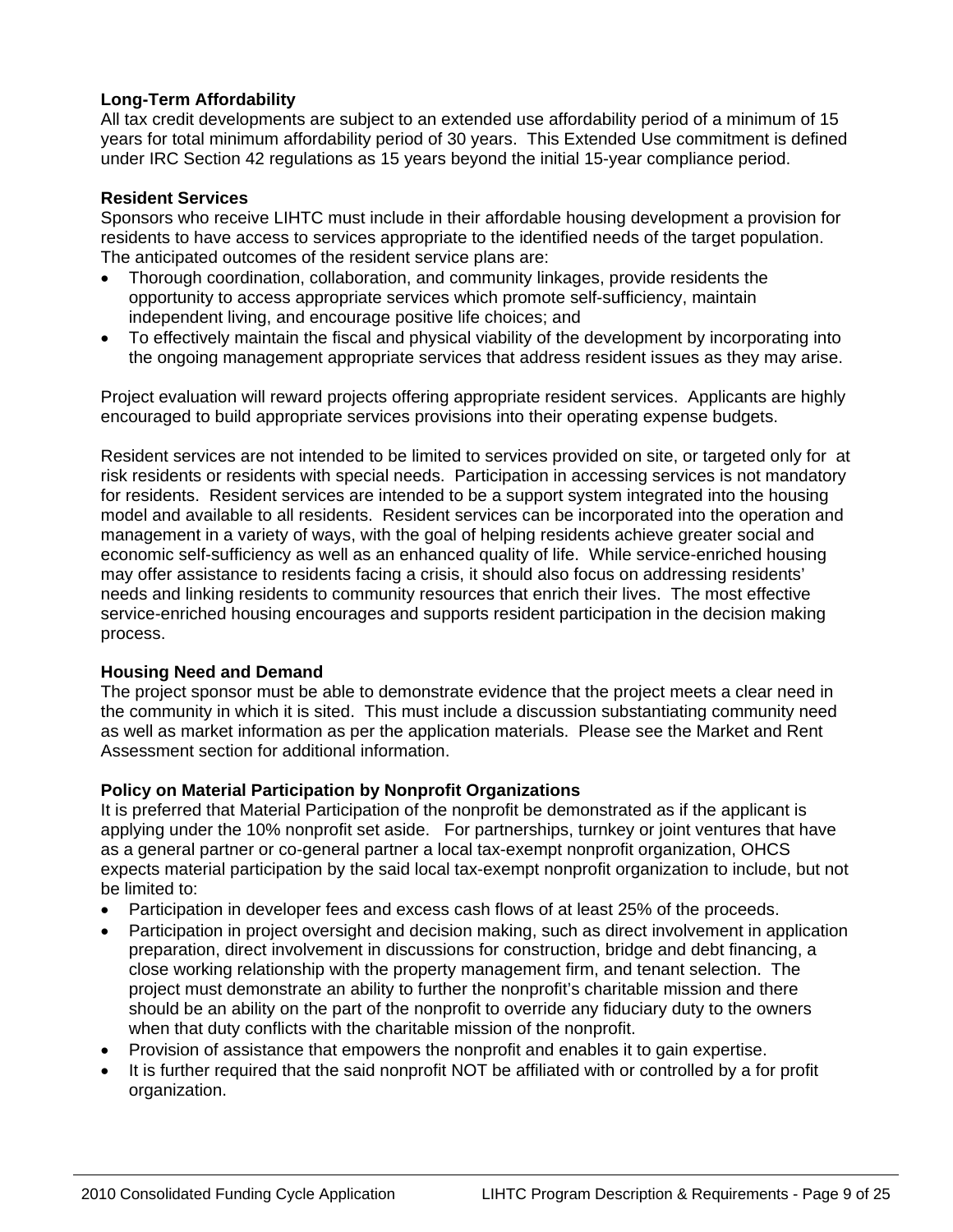# **Eligible Applicants**

There are no restrictions concerning who may apply to OHCS for an allocation of LIHTC.

# **Basic Eligibility and Considerations for Applicants**

In order to be eligible to receive an allocation of LIHTC, a project must be considered a "qualified low income housing project." To meet this test, a project must be a **residential rental property** for the purposes of IRC § 42,. This definition focuses on the following issues:

- Residential rental properties must include separate and complete facilities for living, sleeping, eating, cooking and sanitation.
- In addition to actual residential units, functionally related and subordinate facilities may be included in eligible basis if they are available to all tenants with no additional fees attached to them.
- A scattered site project may be treated as a single project if **all** units in all the buildings are rent-restricted. A scattered site is a project where multiple buildings with similar units are located on separate sites, within management proximity to one another, owned by the same party, managed by the same party, and financed under the same agreements. All scattered site projects must be 100% affordable.
- If a building consists of both residential and nonresidential areas, the nonresidential portion will not preclude the residential portion from qualifying for credit. Determinations will be made on a reasonable basis to ensure that the costs for the commercial use portion of such a mixed-use building are not included in the credit computation.
- Residential rental units must be available for use by the general public in a nondiscriminatory manner. Definitions and authority regarding public use and discrimination are provided by Housing and Urban Development (HUD).
- For a project to qualify for a credit award, it must meet a minimum low income set aside requirement, as outlined earlier in this section.
- The cost and qualified basis of a community room in a phased project must be carried by both phases. The department must receive a copy of an agreement detailing the division of liability, cost burden, etc. between the phases.

A building owner must elect and fulfill one of the following low-income set-asides:

- **the 20/50 test**: at least 20% of the units must be both rent restricted and occupied by tenants with incomes at or below 50% of area median income as adjusted for family size (as determined by HUD)
- **the 40/60 test**: at least 40% of the units must be both rent restricted and occupied by tenants with incomes at or below 60% of area median income as adjusted for family size (as determined by HUD)

The minimum set aside is the election that commits the building owner to a specific income level which will serve to define low income for that building. Under a 20/50 election, an owner that claims 100% of units as eligible for LIHTC must rent all units to households at or below 50% of area median income as adjusted for family size in order to claim 100% of the credit.

# **Other Key Application Requirements**

- The owners are required to sign all OHCS's legal documents relating to the LIHTC program, including, but not limited to, the Reservation Agreement, Declaration of Land Use Restrictive Covenants and other documents as deemed necessary by OHCS.
- Applicants will be evaluated based upon information submitted in the application.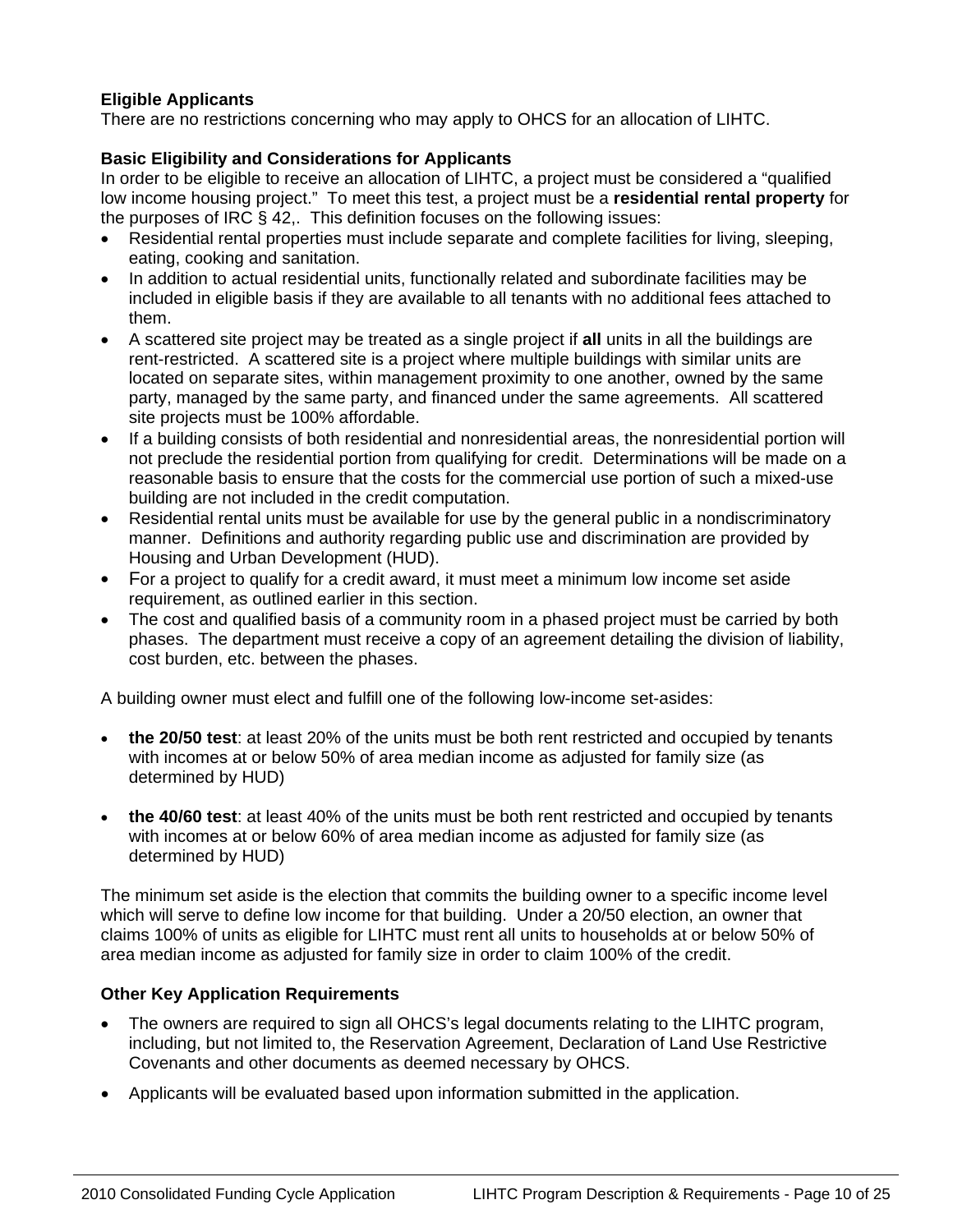- The application charge as described in the **Application Overview** section of this application is due with application submittal. The charge is non-refundable. Please see the application materials for proper charge transmittal format.
- If awarded a reservation of credits, a reservation charge as stated in the **Application Overview** will be required at the time of signing the reservation agreement. **Do not send the reservation charge with the application**.
- Recipients of credit reservations must receive and sign, as appropriate, in a timely manner the Hold Harmless, Acceptance of Credit Offer and the Reservation and Extended Use Agreement. The reservation of credits will not be made and secured without these documents being fully executed and without receipt of the reservation of credits charge.
- Compliance monitoring charge as stated in the **Application Overview** must be included in the operating expense budget.

# **Allocation Limitations**

During the application process, the following limitations shall apply:

- The maximum amount of tax credits awarded per project is no more than 10% of the previous year's State of Oregon annual cap awarded. (see the Competitive Allocation Limitations Policy in the Amended 2009 QAP) For 2010, the state's per capita award is roughly \$8 million credits. However, the previous year's annual per capita authority was \$8.7 MM, and thus the maximum credit award per project for the 2010 credit year will be \$870,000 in annual credits. In subsequent years, the maximum credit award per project is expected to go down.
- Tax Credit Offers to Reserve and/or Carryover Allocations are not transferrable to other projects.
- For projects with a nonprofit sponsor applying for the 10% nonprofit set-aside, it is required that the nonprofit applicant(s) materially participate in the development of the project; as previously outlined. Changes in General Partner status without the consent of OHCS may result in forfeiture of the Offer to Reserve or Carryover Allocation.
- OHCS will diligently enforce all agreements, warranties and representations of the sponsor regarding the project, especially those made in the Initial Application (also referred to as the Original Application) as well as those made in the Reservation and Extended Use Agreement. Failure to perform or demonstrate progress to achieve project completion may jeopardize the reservation for Carryover Allocation, tax credits previously awarded, and potential future allocations.

Tax Credit Reservations are made based upon representations in sponsors' applications. Once a Reservation and Extended Use Agreement has been offered or executed, written approval for any changes to the project must be obtained from OHCS. This approval shall be made in a timely manner and will not be unreasonably withheld. Changes requiring such approval include but are not limited to:

- Changes in the project's composition may be approved provided the project continues to maintain an evaluation ranking equal to or greater than those awarded to the original project. A re-evaluation of the project is necessary if there are material changes to the project scope. Applicants will be required to submit an amended application, and an additional application charge may be required.
- Composition of the partnership.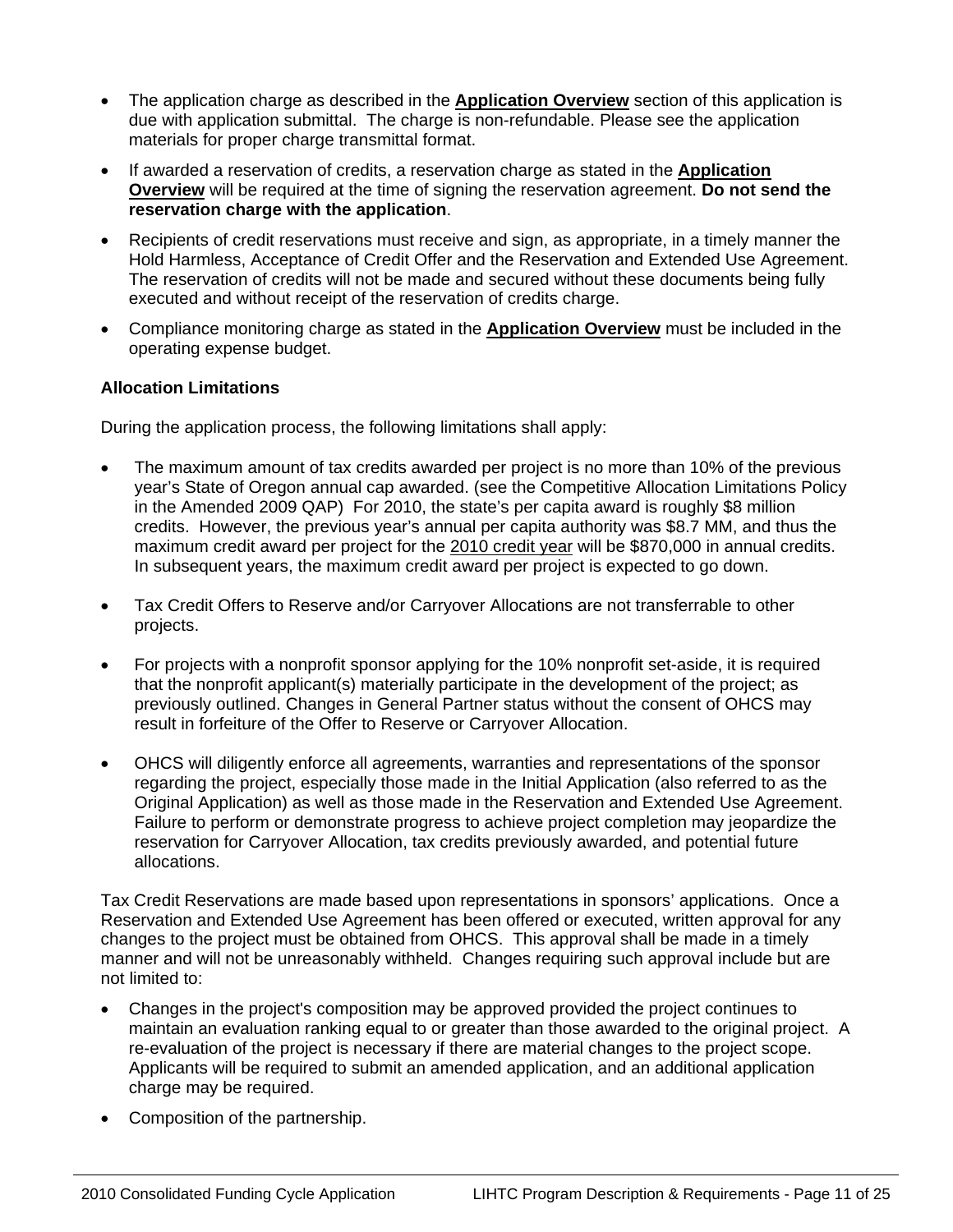- Lender/Equity investor changes.
- Changes in the unit mix or number of units.
- Changes in cost.
- Changes in management agent.
- Any others OHCS in its discretion deem to be substantive changes.

No executive, employee or agent of Oregon Housing and Community Services or any other official of the State of Oregon, including the Governor thereof, shall be personally liable concerning any matters arising out of, or in relation to, the allocation of Low-Income Housing Tax Credits, or the approval or administration of this plan.

#### **Qualified Census Tracts or Difficult Development Area as Identified by HUD**

This section lists below the 2010 Difficult to Develop Areas (DDAs) as published by the United States Department of Housing and Urban Development (HUD) on October 6, 2009. HUD DDAs are subject to change without prior notice. A revised list is typically published in the Federal Register in the middle of December each year, in preparation for the following year.

The eligible basis of a project located within a DDA may be increased up to 30 percent. Only the eligible basis attributable to new construction or rehabilitation qualifies for the basis boost. Acquisition expenses do not qualify for the HUD basis boost.

#### **Projects in the following counties are eligible for the basis boost increase, according to HUD's designation: Coos, Crook, Curry, Douglas, Grant, Hood River, Josephine, Lincoln, Linn, Morrow, Tillamook and Wheeler**

The following Oregon counties have been removed from the HUD list for 2010 designation: Clatsop, Gilliam and Wallowa.

Projects receiving a forward reservation of Low Income Housing Tax Credits are always at risk of losing their HUD DDA status prior to receiving the allocation of tax credits. A project receives the official allocation of tax credits through execution of the carryover agreement, not at the time of funding reservation. Should the DDA status of a project change prior to carryover allocation, i.e., a project is no longer located in an area with DDA status due to HUD revisions. See the HUD Rule on Effective Date in the LIHTC Program Description and Requirements Section of the application.

The qualified census tract areas are listed below for the following counties. This most recent available listing was published in the Federal Register on December 12, 2002 and supplemented on December 19, 2003 and is available at [www.taxcredithousing.com.](http://www.taxcredithousing.com/) As of September 18, 2007, the QCTs for 2007 remain in effect for 2010. To find the census tract number for a particular address, visit the HUD User GIS Service – LIHTC Qualified Census Tract Locator at http://209.48.228.158:8080/QCTGIS/USMainLand/Map.aspx.

# METROPOLITAN QUALIFIED CENSUS TRACTS

| <b>Benton County (Corvallis)</b> | 7.00, 8.02, 11.01, 11.02                         |
|----------------------------------|--------------------------------------------------|
| Jackson (Medford-Ashland)        | 1.00, 2.02, 2.03, 19.00                          |
| Lane County                      | 31.02, 37.00, 38.00, 39.00, 42.00, 48.00         |
| Marion County (Salem)            | 2.00, 4.00, 5.00, 7.00, 8.00, 9.00, 10.00, 17.01 |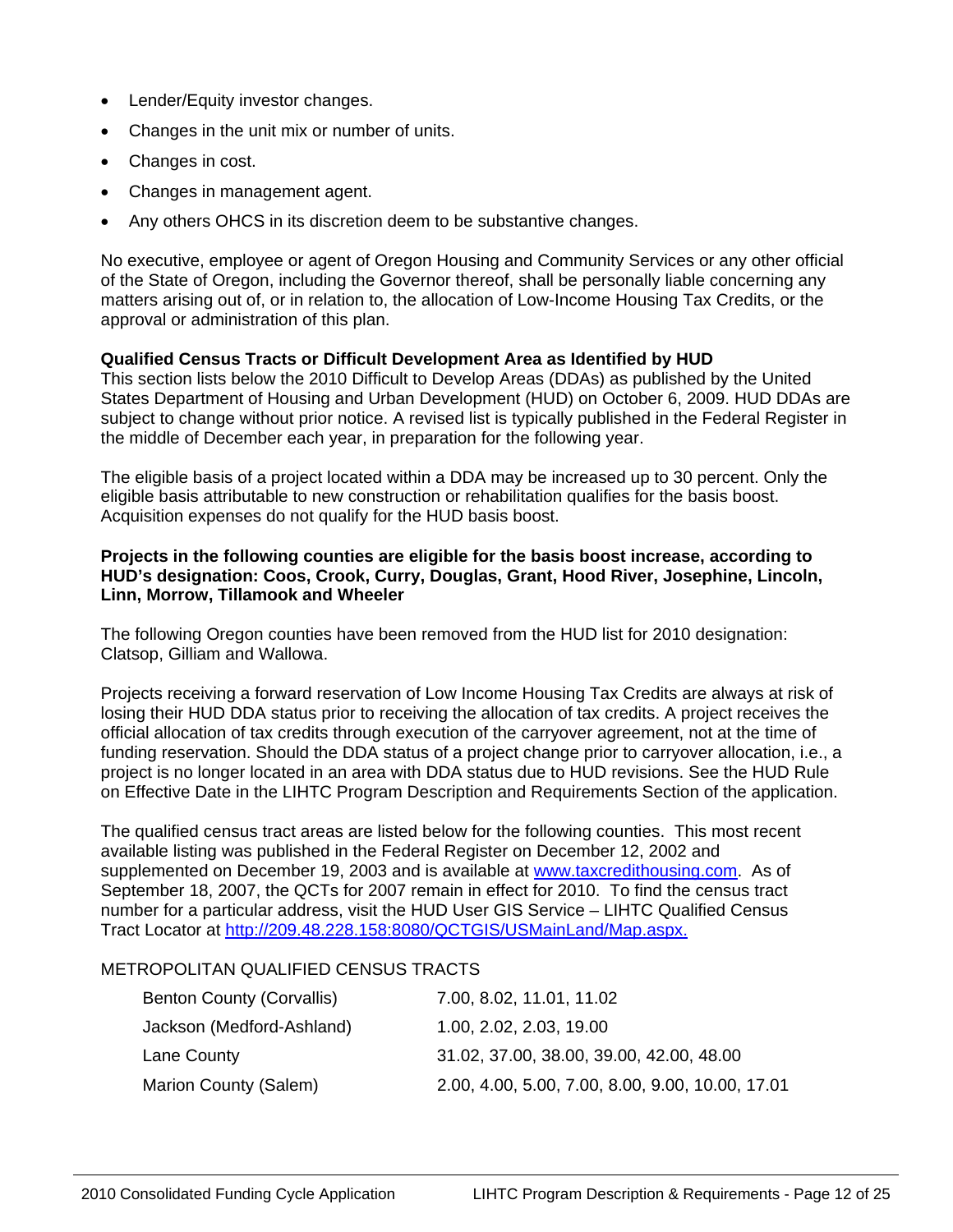| Multnomah County (Portland) | 11.01, 21.00, 22.01, 22.02, 23.01, 33.01, 34.01, 34.02,<br>40.01, 42.00, 44.00 49.00, 51.00, 52.00, 53.00, 54.00,<br>55.00, 56.00, 76.00, 83.01, 96.06, 98.01 |
|-----------------------------|---------------------------------------------------------------------------------------------------------------------------------------------------------------|
| <b>Washington County</b>    | 332.00                                                                                                                                                        |

NONMETROPOLITAN QUALIFIED CENSUS TRACTS

| <b>Clatsop County</b> | 9503.00                   |
|-----------------------|---------------------------|
| Jefferson County      | 9604.00                   |
| <b>Klamath County</b> | 9716.00, 9717.00, 9718.00 |
| <b>Malheur County</b> | 9704.00                   |
| <b>Union County</b>   | 9707.00                   |

To determine if the project is located in a qualified census tract (QCT) or a Difficult to Develop Area (DDA), consult the latest information available from the United States Department of Housing and Urban Development (HUD) or visit their web site, or the OHCS website at:

[http://www.ohcs.oregon.gov/OHCS/HRS\\_LIHTC\\_Program.shtml](http://www.ohcs.oregon.gov/OHCS/HRS_LIHTC_Program.shtml). A reference map is provided at the same OHCS website address.

#### **State's Basis Boost QAP Policy**

If a project is not in a HUD DDA/QCT, the new construction or substantial rehabilitation eligible basis of a project may be eligible for the state's basis boost up to 30%. The acquisition basis of a project (the eligible basis portion associated with acquisition expenses) is not eligible for this basis boost.

Projects with the following characteristics may qualify for the state's basis boost:

- a. Preservation projects
- b. Projects serving permanent supportive housing goals
- c. Projects that address workforce housing needs, as per the Needs Analysis in the CFC
- d. Projects that are located in Transit Oriented Districts (TODs) or Economic, Development Regions (EDRs) as designated by local governments, or projects in a designated state or federal empowerment/enterprise zone or Public Improvement District (PIDs), or other area or zone where a city or county has, through a local government initiative, encouraged or channeled growth, neighborhood preservation, redevelopment, or encouraged the development and use of public transportation.

The above not withstanding and given the current financial market conditions and testing for financial feasibility of each project, the Department will consider the issuance of the state's 130% basis boost, for projects outside of Qualified Census Tracts and Difficult to Develop Areas, as identified by HUD, and projects not characterized above. At its sole discretion, the Department reserves the right to return to the above criteria upon ample public notice (as outlined on page 10 of the 2009 Amended QAP), as soon as market conditions improve or within 12 months from the date this Amended Plan becomes effective, **whichever date is later**.

If your project meets the requirements of the above policy, and needs the state's basis boost for financial feasibility, please complete the Request to Use 130% Basis Boost form in the LIHTC Supplemental Application forms. Your answers need to identify that either the project meets the characteristics outlined in the QAP or the reasons why using the boost will make the project financially feasible and why financial feasibility cannot be achieved without it. Department's approval of the basis boost does not imply an increase in the amount of tax credit awarded to the project.

**Projects with Project Based Vouchers – Final Rule Change**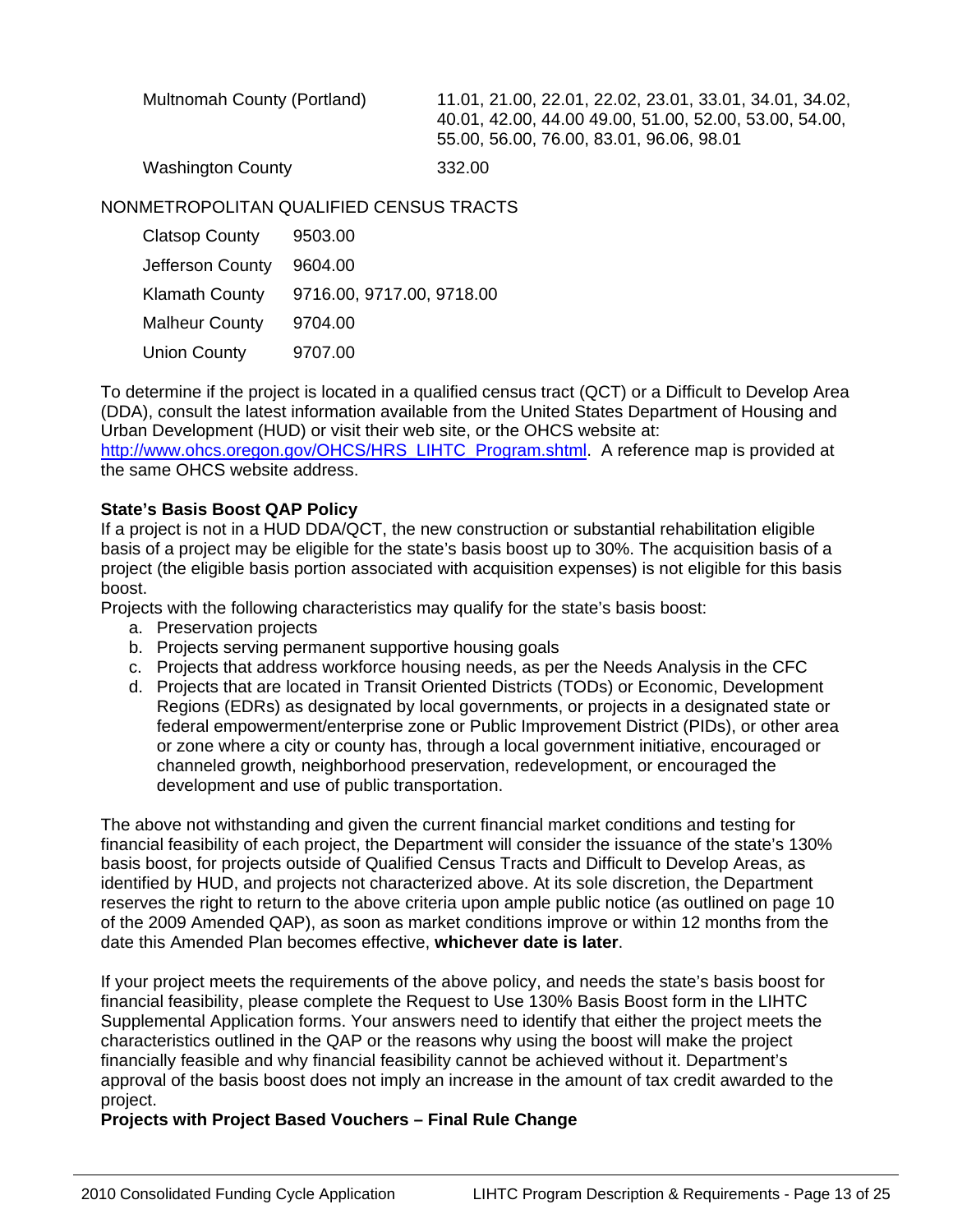HUD has issued a new final rule which deletes the Project-Based Voucher (PBV) Program Final Rule established October 13, 2005. That rule stated that LIHTC projects with PBV units must limit rents to the lower of the tax credit rent minus utility allowance, the reasonable rent or the rent requested by the owner. The new final rule reinstates the former policy under which public housing agencies do not have to limit their Section 8 Project-Based Voucher rents to tax credit caps.

#### **LIHTC Documents**

LIHTC legal documents, including the Reservation and Extended Use Agreement, Carryover Agreement, Declaration of Land Use Restrictive Covenants, as well as a schedule of documents required at time of Placed-In-Service have been approved by the State's Attorney General. It is expected they will be signed as written. Any proposed changes must be in writing, must allow adequate time for review and comment, and must be approved by OHCS prior to execution or recording.

# **Adjustment of Tax Credit Amount**

OHCS will conduct as many as four project evaluations to determine the credit reserved, committed and/or allocated to a project does not exceed the amount necessary for financial feasibility. OHCS will conduct these evaluations upon receipt of the Application, upon any requests for an increase in the amount of awarded tax credits, at the end of the allocation year for the Carryover Agreement, and after the building has been Placed-In-Service (final application). The owner will be required to submit a final update to the application with costs certified by a CPA, when the project is Placed-In-Service. OHCS reserves the right to adjust the amount of tax credit and to negotiate modifications to the proposed project plan and budget. OHCS shall have authority to request additional information from the applicant as it deems necessary.

Project costs will be evaluated against industry cost standards, as well as average costs from competing projects, and OHCS may request additional substantiating documentation. Projects with excessive costs will be subject to adjustments to the amount of credit requested. During each evaluation, OHCS will determine the amount of credit to be reserved, committed or allocated by considering, but not limited to, the following components of each project:

- Total project costs;
- Funding sources available to the project:
	- a) Loans
	- b) Grants
	- c) Tax Credit Proceeds
	- d) Owner Equity
- Percentage of the housing credit dollar amount used for hard costs (actual construction costs, including builder's and contractors fees);
- Projected operating income and expense, cash flow and tax benefits;
- Maximum tax credit eligibility;
- Debt Service Coverage Ratio compared to commercial lending practices; and
- Project reserves.

OHCS will use current market guidelines to estimate the proceeds anticipated from the sale of tax credits. A copy of the Placement Memorandum or Syndication Agreement must be provided to OHCS no later than the date upon which the sponsor applies for Placed-In-Service allocation. If said document has not been finalized, a draft Placement Memorandum or Syndication Agreement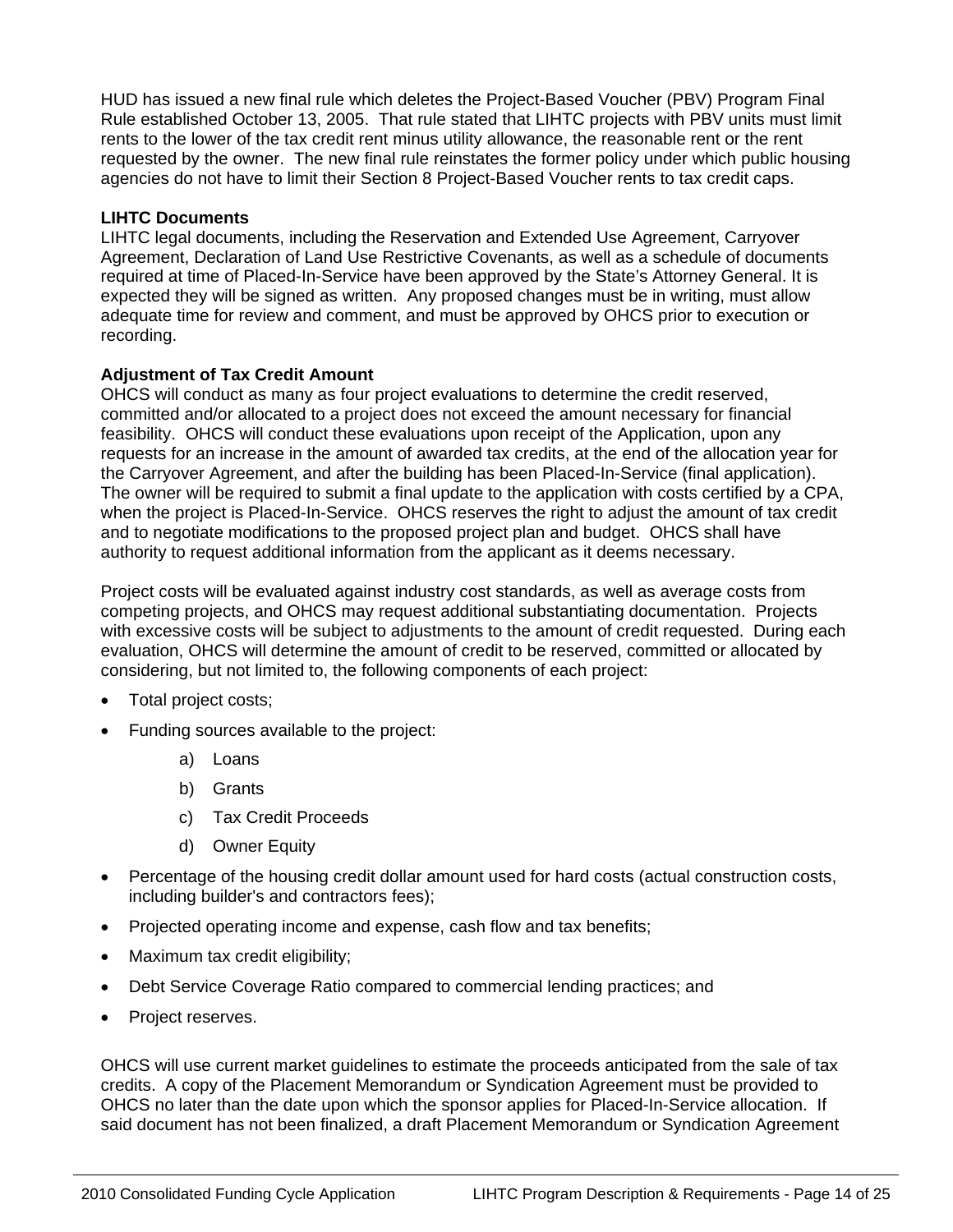or Limited Partnership Agreement will be acceptable. When actual proceeds are determined, there may be an adjustment to the credit reserved or committed. Credits will not be increased beyond the amount originally reserved unless application amendments are submitted and the request is approved by OHCS's Finance Committee. Tax credits will not be allocated to projects in excess of the amount necessary to fund the equity gap as determined by OHCS using the value of the credit (expressed as a percentage of the total ten-year credit) established at the time of application. If actual project costs or funding sources differ substantially from the projections submitted in the application, OHCS may reduce the final credit allocation or the Owner may establish project reserves to offset the deficit for allowable purposes. The conditions for such reserve accounts will be determined on a case-by-case basis.

Project soft costs include developer fees, consultant fees and syndication fees. Total project costs include all costs attributable to basis, other than land, syndication fees (if any), development fees and tax credit application charges. OHCS requires full disclosure of all fees paid to parties related to the sponsor and/or developer. If an identity of interest exists between the developer and general contractor, contractor profit, including supervisory fees, may not exceed eight percent of the construction contract and contractor's overhead may not exceed two percent of the construction contract. Developer fees shall include: developer overhead, profit, and consultant fees for services normally performed by the developer.

Additional eligible basis will be considered for projects located in HUD's designated "Hard to Develop Areas" and "Qualified Census Tracts" or project complying with the State's Basis Boost policy as outlined earlier in this document and detailed in the 2009 Amended QAP, if deemed necessary by OHCS for the viability of a project. The amount of tax credits allocated to a project will be limited in the evaluation process to the minimum necessary to make the project financially feasible.

#### **Carryover Requirement**

If a project is not placed in service by December 31st of the year tax credits are awarded, it will lose the credits awarded to it unless it meets the requirements of a Carryover Allocation. Project buildings may qualify for a carryover allocation if, prior to December 31st, the sponsor completes the following steps:

- An application for a carryover allocation is submitted to OHCS by December 1st of the year of the tax credit allocation and includes all required documentation. Applications received after December 1st of the credit year are subject to a late charge (see **Application Overview**).
- The time for satisfying the 10% test and submitting related documentation will be the later of 12 months after the date of carryover allocation, or December 31st of the tax credit allocation year. The 10% test is verification that the owner has incurred, by the close of the calendar year of the allocation, costs totaling more than 10% of the reasonably expected basis in the project.
- If the owner has not secured the land, i.e., the land is otherwise neither secured or encumbered for the duration of the period of project affordability, the applicant must continue to maintain site control until the time required for meeting 10% of the reasonably expected basis test.
- Sponsors should contact OHCS to obtain the carryover application materials required when applying for a carryover allocation.

A project receiving a Carryover Allocation must be placed in service no later than the close of the second calendar year following the calendar year in which the allocation was made (e.g., if the project receives 2011 credits, it must be placed in service by December 31, 2013).

The Carryover application will request the following information: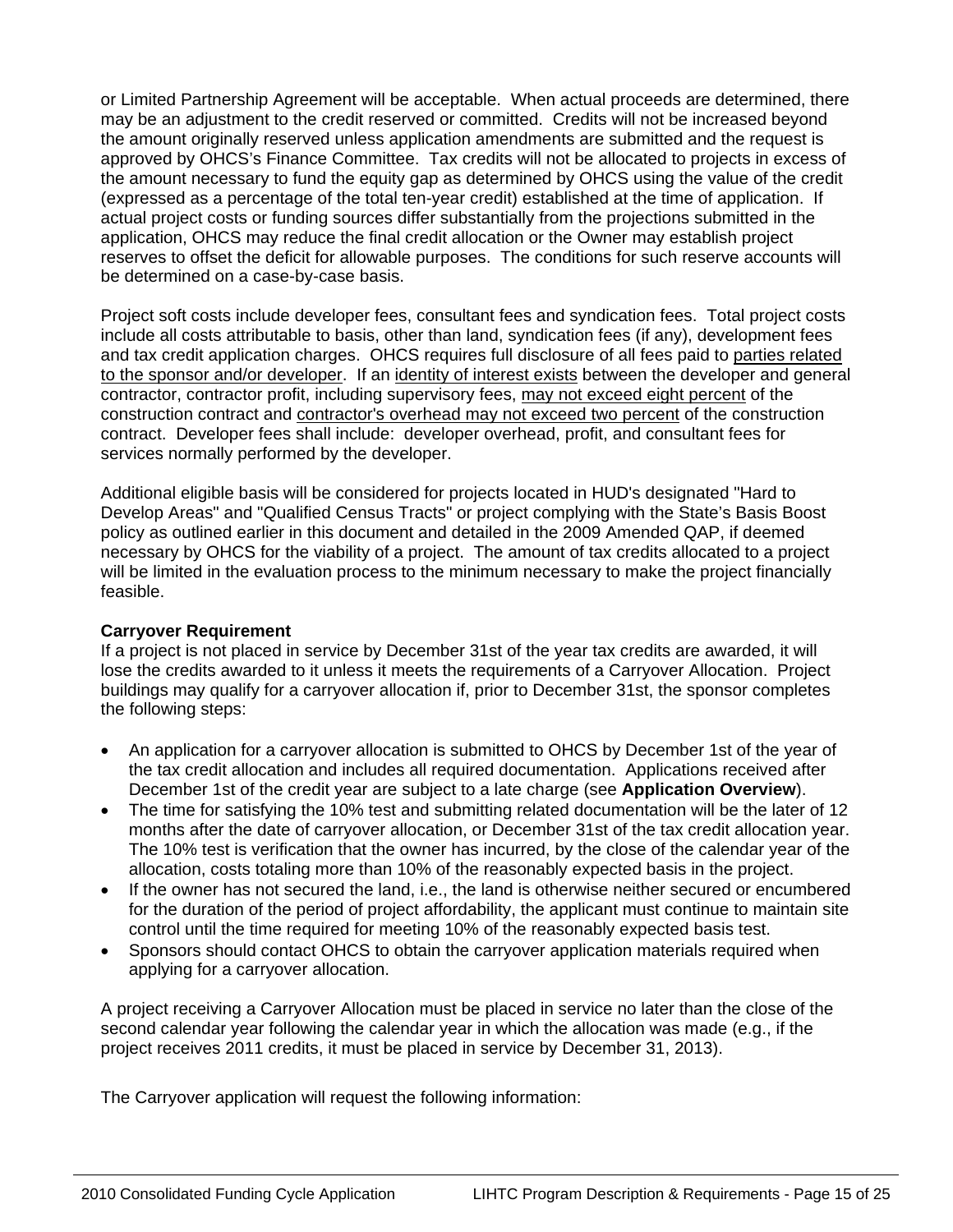- An interim financial feasibility analysis. The Sponsor must provide OHCS with the following information as soon as possible after the project has received its Reservation **but in no case any later than** *December 1st* **of the year of the credits.** The following documentation must be submitted in order to initiate the Carryover Allocation review process:
	- Updated project pro formas, including sources and uses, income and expenses.
	- Certification of all subsidies and grants;
	- Third party certification that the owner's basis (incurred costs) in the project is more than 10% of the anticipated basis of the completed project;
	- Certification that the owner has received title to the project site.
	- Copy of **draft Partnership Agreement** indicating tax credit proceeds available to the project together with a contribution schedule.

Once OHCS has received and reviewed all necessary documents, a determination that the carryover requirements have been met will be made. OHCS will then prepare a Carryover Allocation Agreement. The Carryover Allocation Agreement will be provided to the IRS along with OHCS's filing for Low Income Housing Tax Credit purposes.

The Carryover Allocation Agreement must be executed before December 31st in the year of the credit. Failure to execute the document will result in a loss of LIHTC to the development.

The Department may revoke a reservation of credits if the Department, in its discretion, believes (based on thorough analysis), that more than 10% of the total estimated project cost will not be expended within twelve months of the allocation date or end of the calendar year in which the Carryover Allocation is made (whichever is later). Furthermore the Department may revoke a reservation of credits if the Department, in its discretion, believes the project will not be placed in service within two years following the calendar year in which the Carryover Allocation is made or by the dates mutually agreed upon.

#### **Placed-in-Service**

Once a project has been Placed-In-Service, OHCS can begin the final review process for issuing IRS Form(s) 8609. The process begins when the owner submits a request for Issuance of IRS 8609.

The request for Issuance of IRS 8609 (Final Application) must be submitted to the department no later than 6 months after the last building is placed in service, or in the case of acquisition rehabilitation when the project is substantially complete. Applications received later than 6 months are subject to a late charge, as described in the Application Overview. We highly encourage sponsors to submit the Final Application as soon as the information necessary for the issuance of 8609s is available.

A final financial feasibility analysis will be required before OHCS issues the IRS Form(s) 8609. Please allow a minimum of thirty days for this review, once all the necessary information has been provided to OHCS. The Sponsor must provide OHCS with the following information:

- the Final Application, as posted on the OHCS website;
- certification of final costs by a third party professional such as an accountant or a tax attorney,
- copies of the Certificates of Occupancy;
- copy of the Cost Certifications required by lender or syndicator;
- copy of Placement Memorandum or Syndication Agreement indicating tax credit proceeds available to the project together with a contribution schedule;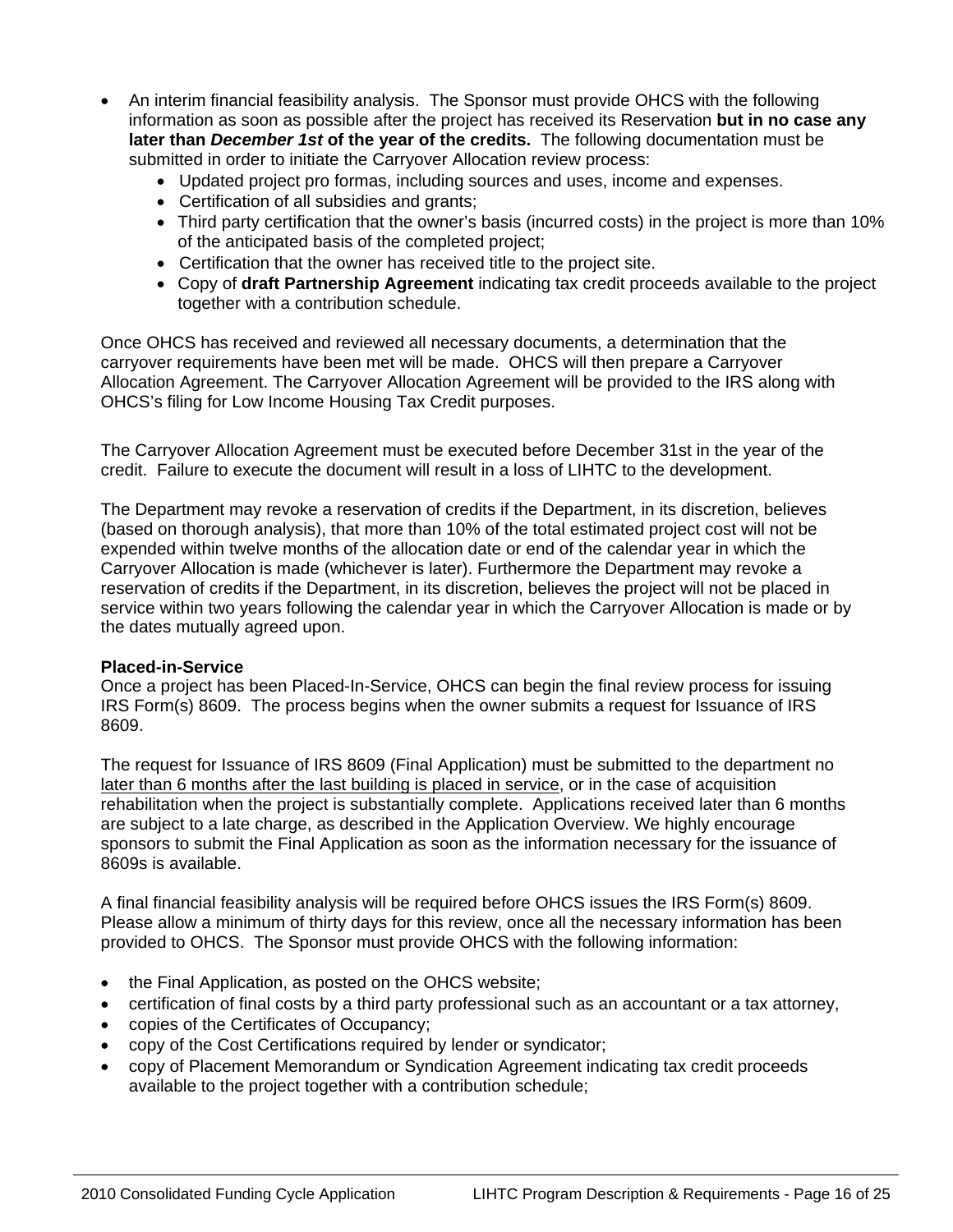- a opinion letter from the tax accountant or tax attorney that all deferred payment loans, cash flow only loans or partnership loans have a reasonable expectation to be repaid, if the loan/s is/are **kept in basis**;
- an approved Resident Services Plan;
- copy of the Property Management Plan acceptable to OHCS and Permanent lender;
- a Certification from the Sponsor's architect; if applicable, and,
- any other documentation OHCS requests based upon representations made in the application.

Payments or charges over and above what is represented to OHCS in the application(s) or other documents and misrepresentations of any sort will be subject to remedial action at OHCS' discretion. In instances where there are unsubstantiated costs or charges, OHCS may request a third party audit at the expense of the developer before action on the project's Placed-In-Service application.

# **Recordation of the Declaration**

Once OHCS has received and reviewed all necessary documentation, a determination of the final tax credit allocation amount will be made. OHCS will then prepare an Attorney General approved Declaration of Land Use Restrictive Covenants. The Sponsor will be required to record the Declaration and return a copy of the recorded Declaration to OHCS. If the Sponsor fails to properly record and return the original Declaration, OHCS may revoke the tax credits.

#### **Issuance of the IRS Form(s) 8609**

As soon as OHCS receives the recorded Declaration, the IRS Form(s) 8609 will be prepared. The Form(s) are then issued to the project owner. These forms are required for the credit to be claimed.

#### **Compliance**

All LIHTC projects are subject to compliance monitoring and reporting procedures as outlined in OHCS's Low-Income Housing Tax Credit Compliance Manual. Monitoring and reporting procedures are incorporated as part of the Qualified Allocation Plan. The monitoring procedures have been established to meet the requirements of IRC Section 42 and are subject to amendment to conform to Internal Revenue Service compliance monitoring requirements. OHCS' compliance procedures include requirements for annual reporting and certification by owners, random inspection of a reasonable number of projects each year to review project resident files, conducting random resident interviews and making physical unit inspections, and notification to the IRS in the event of any noncompliance findings.

In addition to application and reservation charges, owners are required to promptly pay specified compliance monitoring charges associated with inspecting or auditing sites, low-income certification and the supporting documentation and rent records as required. Specific compliance guidelines, monitoring and reporting requirements and charges schedules are included in the Low Income Housing Tax Credit Compliance Manual, which is available to all project owners upon request.

#### **Random Audits of Costs on LIHTC Projects**

As the state agency responsible for the LIHTC program in Oregon, OHCS has an obligation to affirm to the federal government that information reported by project sponsors, developers and owners is correct. OHCS may decide to commission on a random basis financial audits of completed LIHTC projects to verify that project costs as identified in final cost certifications are accurately represented.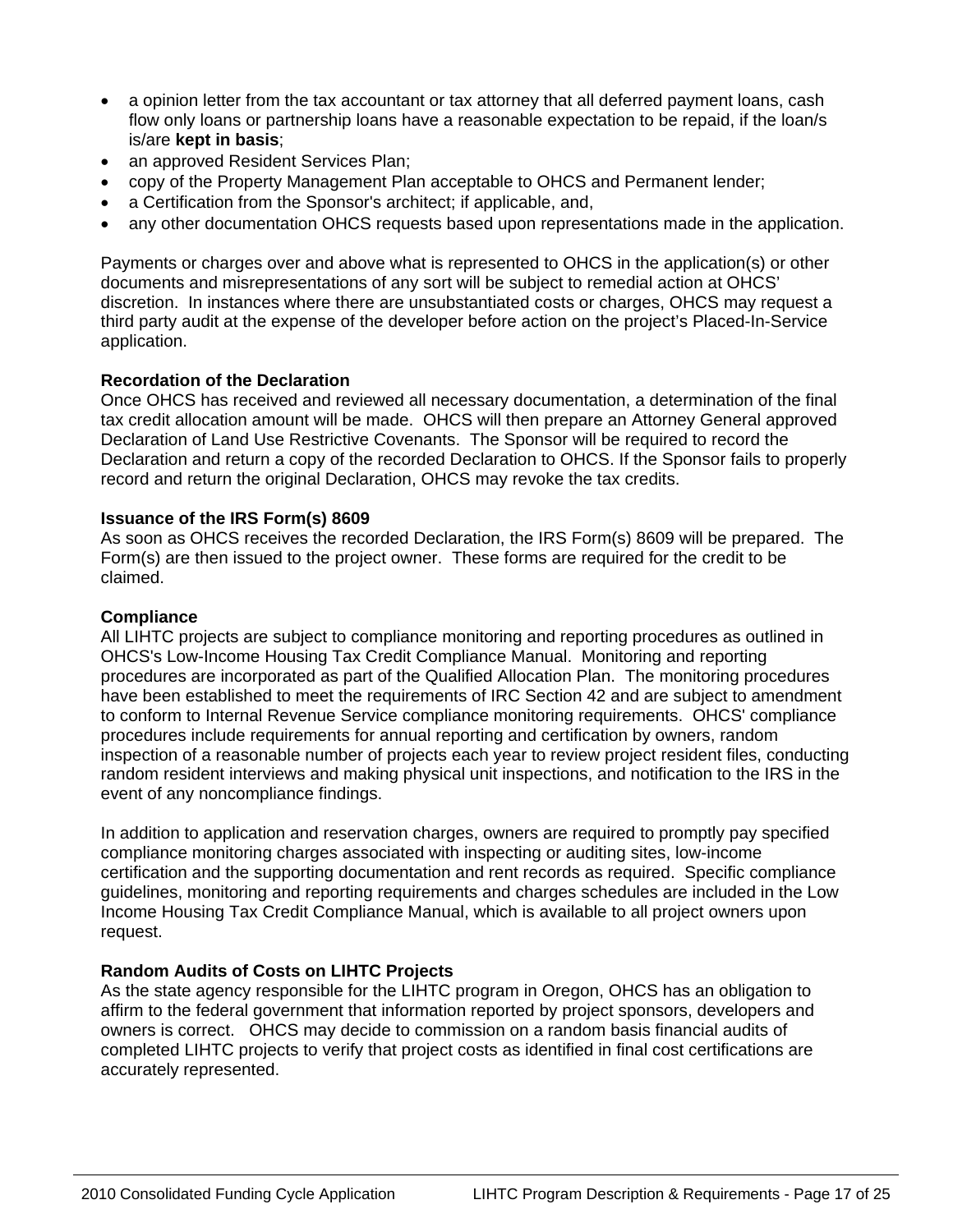# **Calculating the Amount of Tax Credit**

The maximum annual tax credits for which a project is eligible equals the project's qualified basis multiplied by the applicable tax credit percentage. **The actual tax credit OHCS awards cannot exceed the amount it determines necessary for the financial feasibility of the project and its viability as a qualified low-income housing project throughout the project's credit period as well as the extended use period, in accordance with the policies outlined the QAP at the time an offer to reserve credits is made.** This financial evaluation of the project includes, but is not limited to, establishing the net operating income, including the appropriate vacancy factor and reasonable operating reserves. Tax credits allocated to a project are available to the project's owner annually for a ten-year period.

Eligible capital costs allowed in a project's eligible basis generally include the cost of acquisition of an existing building, site surveys, engineering studies, architectural specifications, relocation expenses, certain legal and accounting services, insurance premiums, construction period interest and taxes, developer fees, general contractor fees and other construction-related costs.

In establishing a project's eligible basis, a project owner should distinguish the costs used to determine the basis of property from expenses, which are costs deducted in the year they are paid or incurred, and costs which must be amortized. Costs that must be amortized may include organizational costs expended in forming a corporation or partnership and expenditures for permanent financing, such as points charged on the permanent loan. Expenditures that do not directly relate to the construction of the project, such as syndication fees for selling an equity interest in a project and the legal and accounting expenses that relate to that syndication would not be included in a project's eligible basis. These costs would be permanently capitalized, expensed or amortized depending upon the accounting treatment. Applicants are encouraged to examine the IRS Audit Guide for more information.

Project buildings located in qualified census tracts or difficult to develop areas or projects that meet the criteria of the State's Basis Boost may be eligible to an increase in of the project's eligible basis. Specifically, the project owner, in the case of a newly constructed building, multiplies the eligible basis by up to 130 percent. In the case of substantial rehabilitation of an existing building, the project owner multiplies the eligible basis of the rehabilitation expenditures by up to 130 percent, but not the eligible basis arising from the cost of acquiring the building.

# **The Sale of Tax Credits**

Owners of a tax credit project may syndicate the tax credits to limited partner investors who will contribute equity for the project in return for the use of the tax credit and other tax benefits generated by the project. Usually, the project sponsor retains ownership in the project and acts as the general partner of the limited partnership.

OHCS will use: a) current market guidelines, b) previous syndication data available, c) proposed syndicator data, and d) syndication or partnership agreement, if available, to estimate the proceeds anticipated from the sale of tax credits.

# **LIHTC Construction and Rehabilitation Standards**

Section 42 (LIHTC) requires that HUD 24 CFR 5.703 be followed for all projects beginning January 1, 2001. This citation defines physical condition standards that must be met in order for a project and/or unit to be considered decent, safe, sanitary, and in good repair. These standards are summarized below. Consult 24 CFR 5.703.

The Site: Site components such as fencing, retaining walls, grounds, lighting, mailboxes/project signs, parking lots/driveways, play areas and equipment, refuse disposal, roads, storm drainage and walkways must be free of health and safety hazards and be in good repair. The site must not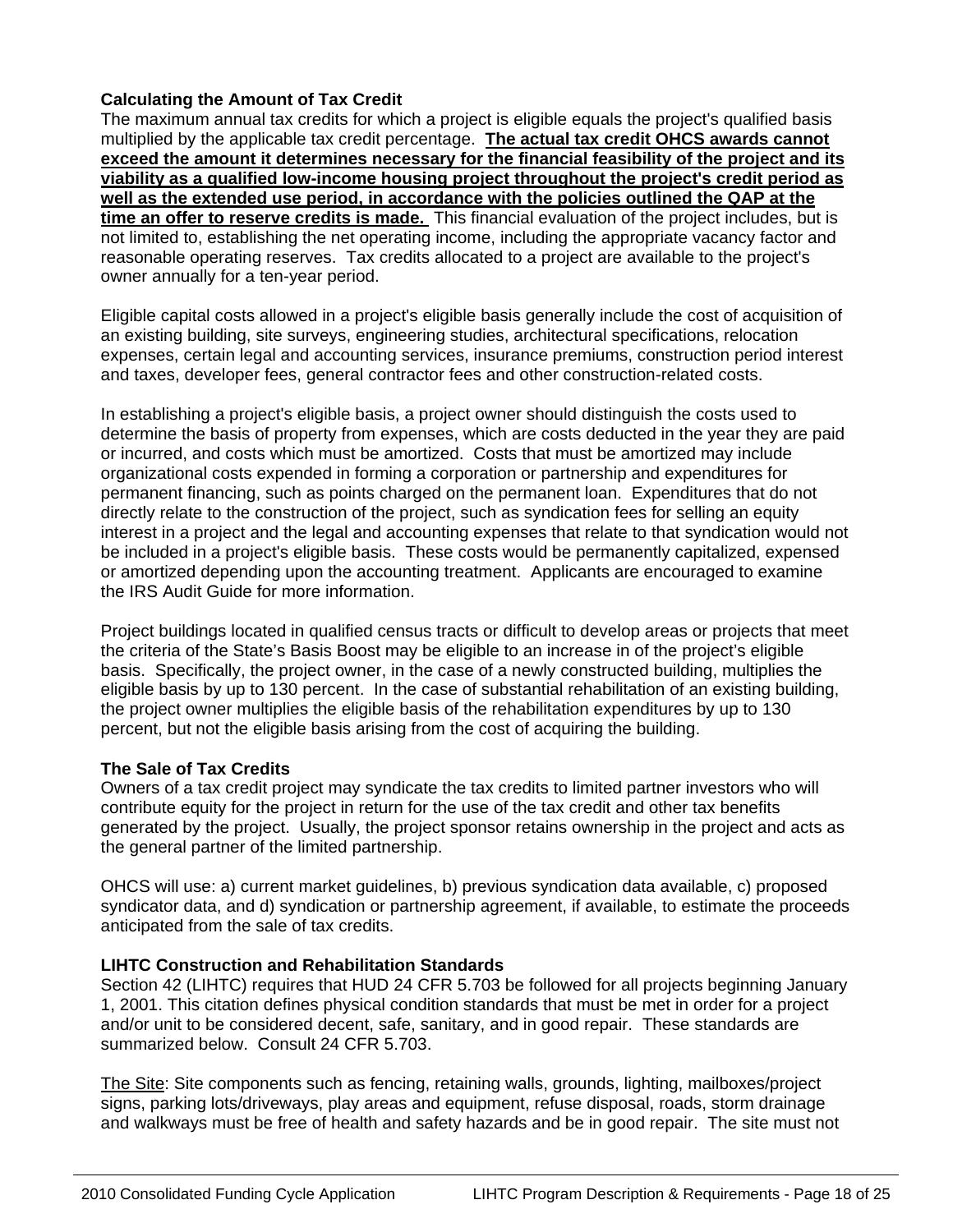be subject to material adverse conditions, such as abandoned vehicles, dangerous walks or steps, poor drainage, septic tank back-ups, sewer hazards, excess accumulation of trash, vermin or rodent infestation or fire hazards.

Building Exterior: Each building on the site must be structurally sound, secure, habitable and in good repair. Each building's doors, fire escapes, foundations, lighting, roofs, walls and windows where applicable, must be free of health and safety hazards, operable and in good repair.

Building Systems: Each building's domestic water, electrical system, elevators, emergency power, fire protection, HVAC and sanitary system must be free of health and safety hazards, functionally adequate, operable, and in good repair.

Dwelling units: Each dwelling unit within a building must be structurally sound, habitable, and in good repair. All areas and aspects of the unit must be free of health and safety hazards, functionally adequate, operable and in good repair. The dwelling unit must have hot and cold running water (where applicable), including an adequate source of potable water. SRO units need not contain water facilities. If the dwelling unit contains its own sanitary facility, it must be in proper operating condition, usable in privacy, and adequate for personal hygiene and disposal of human waste. The dwelling unit must contain at least one battery-operated or hard-wired smoke detector in proper working condition on each level of the unit.

Common Areas: The common areas must be structurally sound, secure, and functionally adequate for the purposes intended. These areas should be free of health and safety hazards, operable and in good repair. In this context, common areas include, but are not limited to: basements, garages, carports, common restrooms and kitchens, closets, utility rooms, mechanical rooms, community rooms, day care areas, halls, corridors, stairs, laundry areas, offices, porches, patios and trash collection areas. These standards are particularly relevant to congregate housing, independent group homes and single room occupancy units where the individual dwelling units do not contain kitchen and/or bathroom facilities.

Health and Safety Considerations: All areas and components of the housing must be free of health and safety hazards. These areas include, but are not limited to: air quality, electrical hazards, elevators, emergency/fire exits, flammable materials, garbage and debris, handrail hazards, infestation, and lead based paint. The housing must comply with all requirements related to the evaluation and reduction of lead based paint hazards and have available proper certifications of such as per 24 CFR part 35.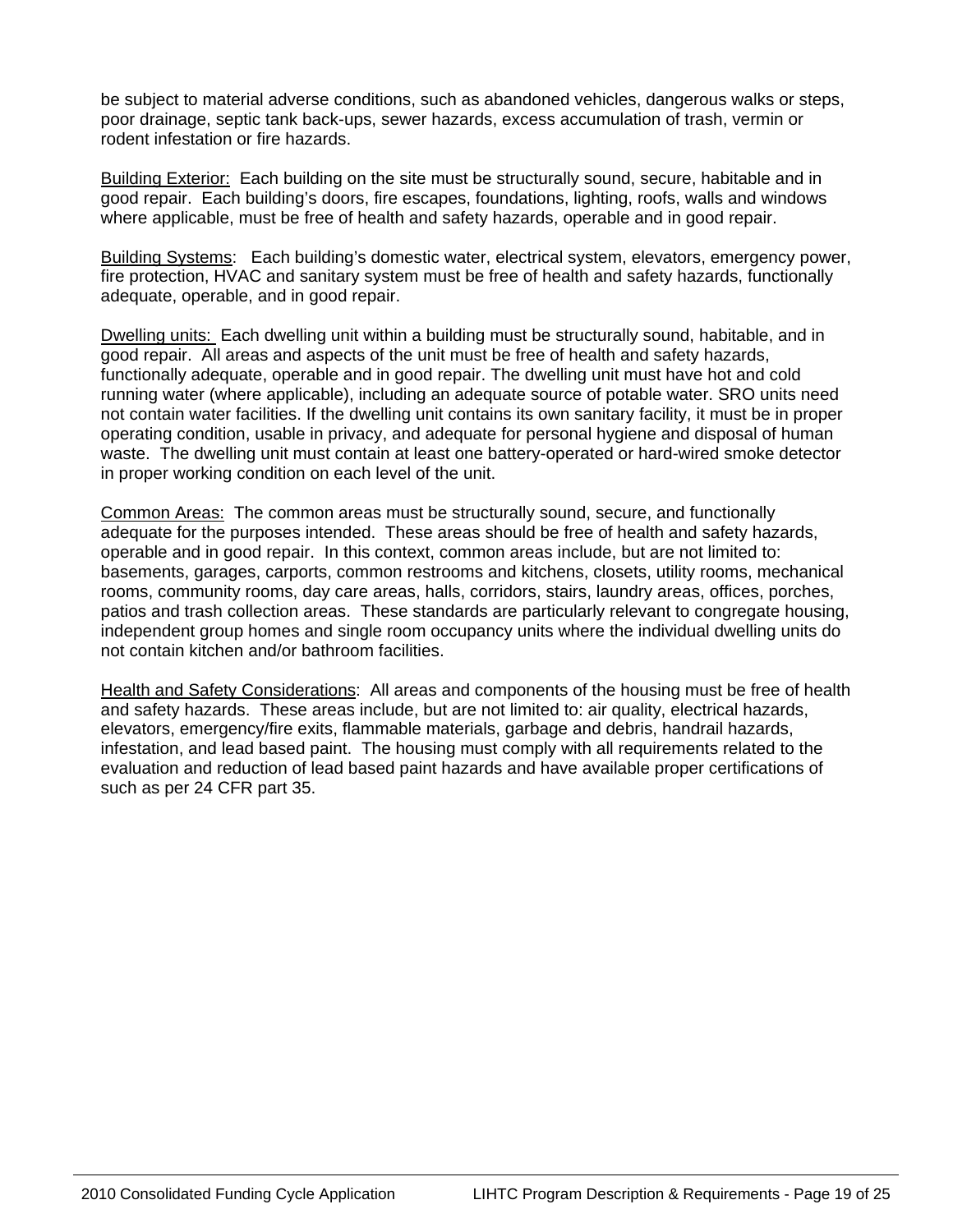# **TECHNICAL ASSISTANCE MEMORANDA FROM THE IRS**

Periodically the Internal Revenue Service releases technical assistance memoranda and private letter rulings that impact administration of the Low Income Housing Tax Credit Program. Applicants are encouraged to consult knowledgeable sources to stay informed of current developments that impact the LIHTC program.

# **Developer Fees**

IRS takes the position that, to the extent that a developer's services relate either (1) to the acquisition of land or (2) to those land preparation activities which would not qualify for eligible basis, then that portion of the developer fee would not be included in eligible basis. The National Office of the IRS has not ruled on this topic.

# **Good Cause Eviction**

The IRS ruled in Revenue Ruling 2004-82 that Low-Income Housing Tax Credit units under Section 42(h)(6)(B)(i) requires that an extended low-income housing commitment include a prohibition during the extended us period against (1) the eviction or the termination of tenancy (other than for good cause) of an existing tenant of any low-income unit (no-cause eviction protection) and (2) any increase in the gross rent with respect to the unit not otherwise permitted under §42.

# **Organization/Syndication Costs**

If the developer is involved in finding an investor limited partner or assists in the negotiation of the partnership agreement, the portion of the developer fee associated with this activity cannot be included in eligible basis.

The IRS feels that expenses associated with

- Preparing and negotiating a partnership agreement and
- Preparing cash flow and tax projections to be used by the general partner and the investor limited partners are not part of eligible basis.

Nixon Peabody has proposed as a solution that the developer not perform any of these activities but rather establishes a separate entity to do this. Again, you may want to consult your legal counsel to discuss this.

# **Land Preparation Costs**

- Land preparation costs, inextricably associated with the land, are added to the cost of the land and in general may not be included in eligible basis.
- Costs associated with land preparation that are inextricably linked to the building are added to the cost of building construction and may be included in eligible basis. These costs include, but are not limited to, digging spaces and trenches for a building foundation and utilities.
- Project owners should seek professional advice when determining which costs may be included in eligible basis.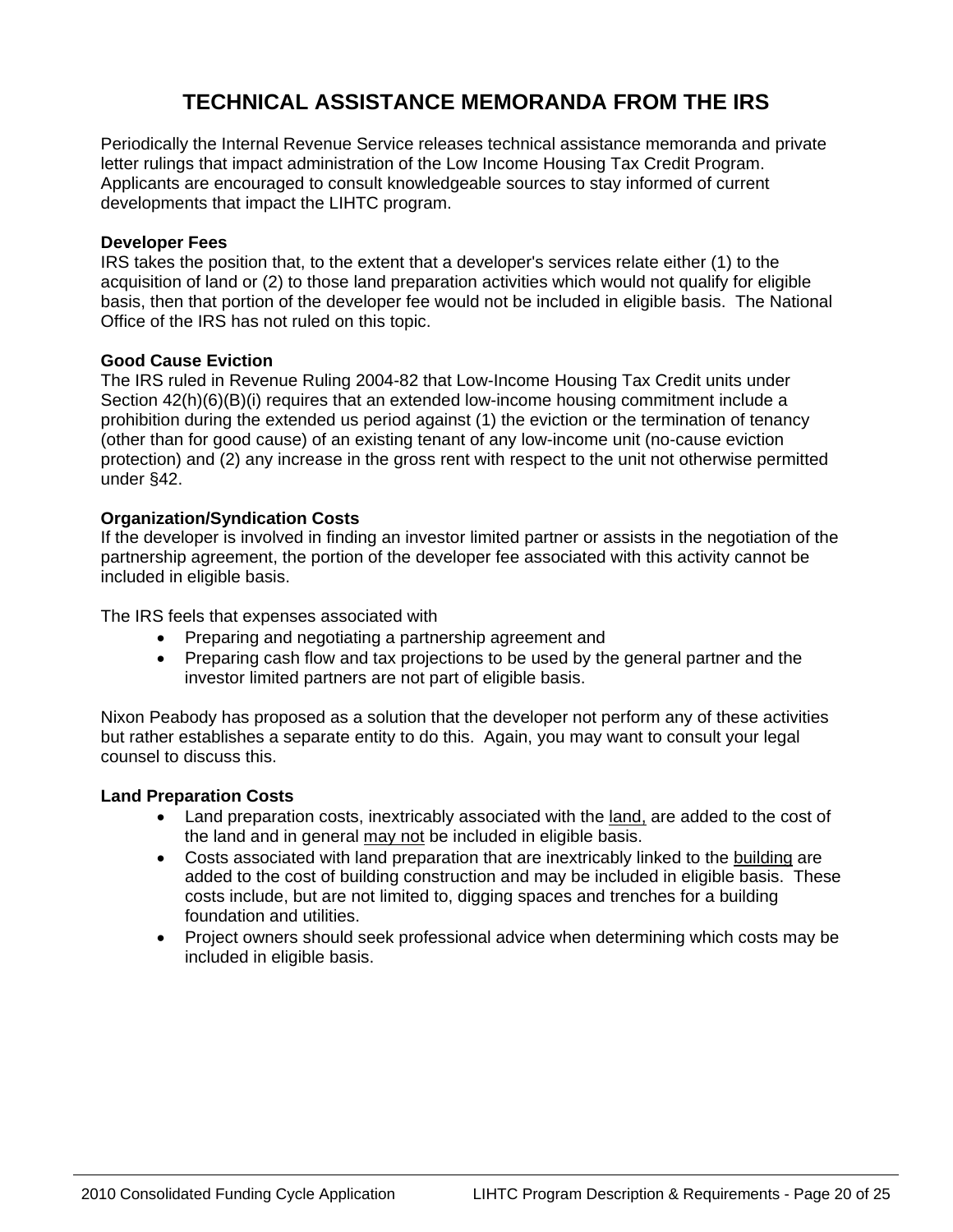# **LIHTC DEFINITIONS**

**Annual Tax Credit:** The amount of credit allocated to a project. The credit is available annually to the sponsor for a period of ten years. The amount of credit cannot exceed what the Department deems necessary for the project's financial feasibility, or the amount the project is eligible to receive.

**Applicable Fraction:** Equals the lesser of the "unit fraction" or the "floor space fraction." The "unit fraction" is calculated by dividing the number of low-income units in a building by the total units in the building, and the "floor space fraction" is calculated by dividing the total floor space of the lowincome units in a building by the total floor space of the residential units in the building.

**Applicable Tax Credit Percentage:** The percentage used in the calculation of the amount of tax credit available to a project, depending upon its development and financing characteristics. A qualified low-income housing project may be eligible for one or both of two types of credit. A 30 percent net present value (NPV) tax credit applies to new construction and substantial rehabilitation that receive federally subsidized financing as well as to the acquisition of eligible existing buildings, regardless of the financing source. A 70 percent NPV applies to new construction and substantial rehabilitation that do not receive federally subsidized financing. Consequently, a single project may receive two rates of tax credit.

**Compliance Period:** The period of 15 taxable years beginning with the first year of a building's ten-year "credit period." In addition, each building must have an extended low-income housing commitment which requires, at a minimum, a 15-year extended use period that begins on the first day of the compliance period and ends 15 years after the close of the compliance period.

**Credit Period:** The period of ten taxable years beginning with the taxable year in which the building is placed-in-service or, at the election of the sponsor, the succeeding taxable year, but only if the building is a qualified low-income building at the close of the first year of the period. The credit period for the acquisition of an existing building may not begin until the first year of the credit period for the rehabilitation expenditures for that building.

**Deferred Developer Fee:** The portion of the developer fee taken over a 10 to 15 year period of time. The deferred fee must be able to be repaid within the specified timeline, and is considered a secondary debt.

**Depreciable Costs:** The development costs incurred in connection with a capital asset that is subject to a loss of value brought about by age, physical deterioration, or functional or economic obsolescence.

**Eligible Basis:** Consists of the eligible expenditures, new construction, rehabilitation and acquisition, incurred up to the close of the first taxable year of a project's "credit period." Eligible basis includes: the adjusted basis of depreciable property (without regard to depreciation); certain deductions from these costs must be made, including but not limited to: (1) the cost or value of the land underlying the project; (2) the value of federal grants used to finance the project; (3) tax credits received under certain provisions of state and federal tax law; and (4) the amount of "nonqualified non-recourse financing" used in the project.

Eligible basis also includes the cost of personal property for use by the residents, such as major appliances. A project owner may also include the cost of facilities and extra amenities such as common areas, parking facilities and recreation equipment in the project's eligible basis if there is no separate fee for the use of the facilities and they are available to all residents on a comparable basis. Costs of the residential units in a building which are not low-income units may be included,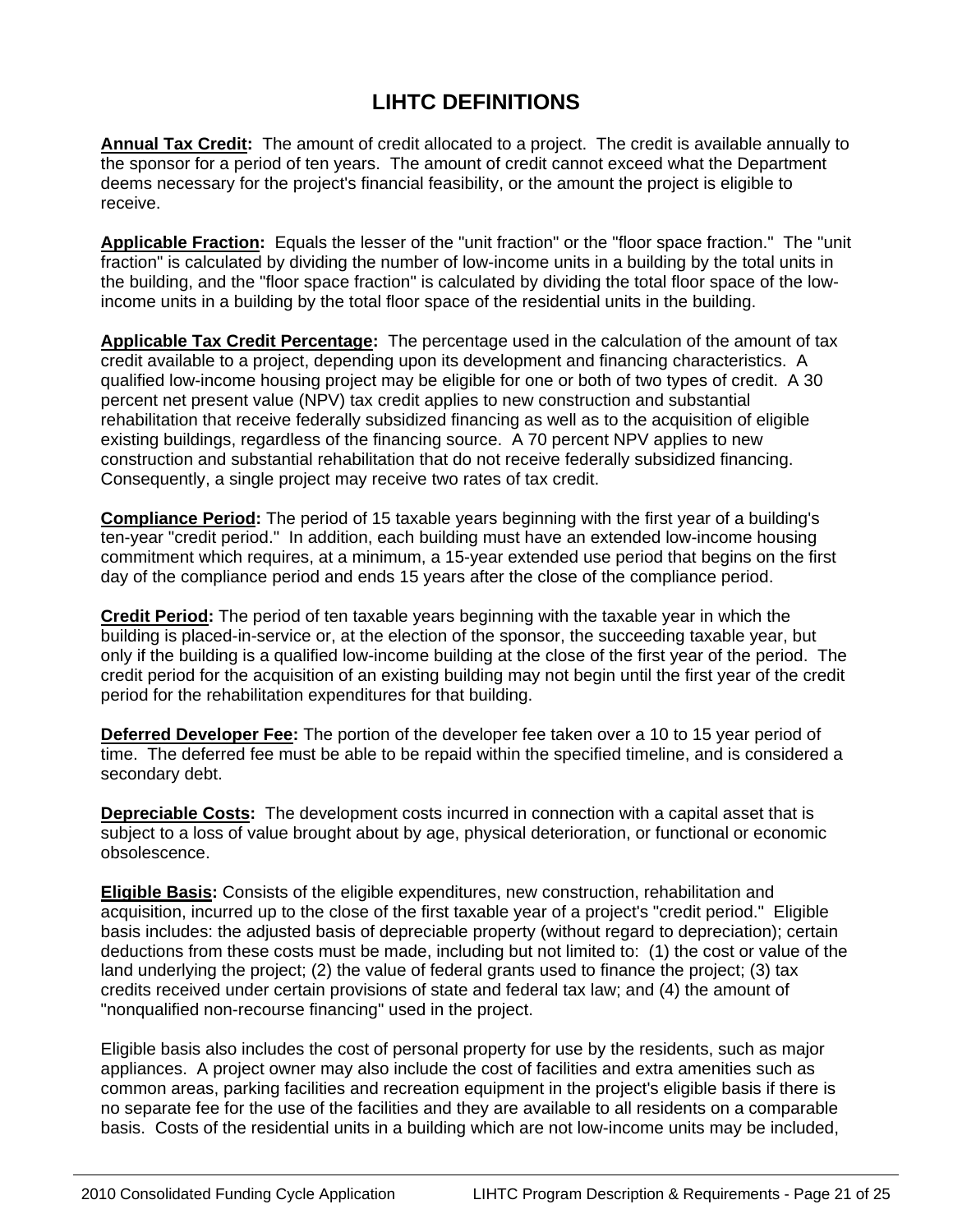but only if such units are not above the average quality standard of the low-income units, or if such excess costs are deducted from the eligible basis. Project buildings located in "qualified census tracts or difficult to develop areas" are entitled to an increase in their eligible basis.

**Eligible Existing Building:** A taxpayer may normally receive a 30 percent NPV credit for the acquisition of an existing building if (1) it was purchased from an unrelated entity that owned it for at least ten years and kept it in active use; (2) for the ten-year period preceding the purchase it did not undergo any rehabilitation in excess of 25 percent of its basis; and (3) no 15-year compliance period is in effect for any previously received low-income housing tax credits.

**Federally Subsidized Building:** A building is deemed to be federally subsidized if it is financed by federal tax-exempt bonds, federal grants, or below market federal loans.

**Gross Rent:** An amount that does not exceed 30 percent of the applicable income limitation. Gross rent includes an utility allowance determined by the Secretary of the U.S. Department of Treasury; but does not include any payment under Section 8 or any comparable rental assistance program; and does not include fees for supportive services paid by governmental or nonprofit organizations if such programs include rental assistance and rent is not separable from the amount of assistance provided for supportive services; and does not include any rental payments to the owner of the unit to the extent such owner pays an equivalent amount to the Farmers Home Administration under Section 515 of the Housing Act of 1949.

Supportive services, as used in the paragraph above, means any service provided under a planned program of services designed to enable residents of a residential rental property to remain independent and avoid placement in hospitals, nursing homes or intermediate care facilities for the mentally or physically handicapped. In the case of a single-room occupancy unit or a building providing transitional housing to the homeless, this term includes any service provided to assist residents in locating and retaining permanent housing.

**Nonqualified Non-recourse Financing:** General. Nonqualified non-recourse financing means any non-recourse financing which is not "qualified commercial financing." Financing is nonrecourse if the borrower is not personally at risk to repay the loan or if the lender has an interest in the financed project (other than as a creditor). The borrower may be protected against loss on a loan through guarantees, stop-loss agreements or other similar arrangements.

**Placed-In-Service:** The Placed-In-Service date for a new or existing building is the date on which the building is ready and available for its specifically-assigned function. This is usually the date the first unit in the building is certified as being suitable for occupancy under state or local law. Substantial rehabilitation expenditures are treated as Placed-In-Service at the close of any 24 month period over which the expenditures are aggregated.

**Qualified Allocation Plan:** The plan, signed by the Governor, establishes the process by which the Department will allocate Tax Credit to qualified projects. This is available upon request from the Department, or can be downloaded from the OHCS web page at: [http://www.ohcs.oregon.gov/OHCS/HRS\\_LIHTC\\_Program.shtml.](http://www.ohcs.oregon.gov/OHCS/HRS_LIHTC_Program.shtml.)

**Qualified Basis:** The portion or percentage of the eligible basis that qualified for the tax credit becomes the qualified basis. The "eligible basis" is multiplied by the "applicable fraction" to obtain the amount of "qualified basis" attributable to the housing project.

**Qualified Census Tract or Difficult Development Area:** Projects located in difficult to develop areas and qualified census tracts are eligible for additional credit. The maximum credit to such projects is calculated by increasing the eligible basis by 130 percent. To determine if the project is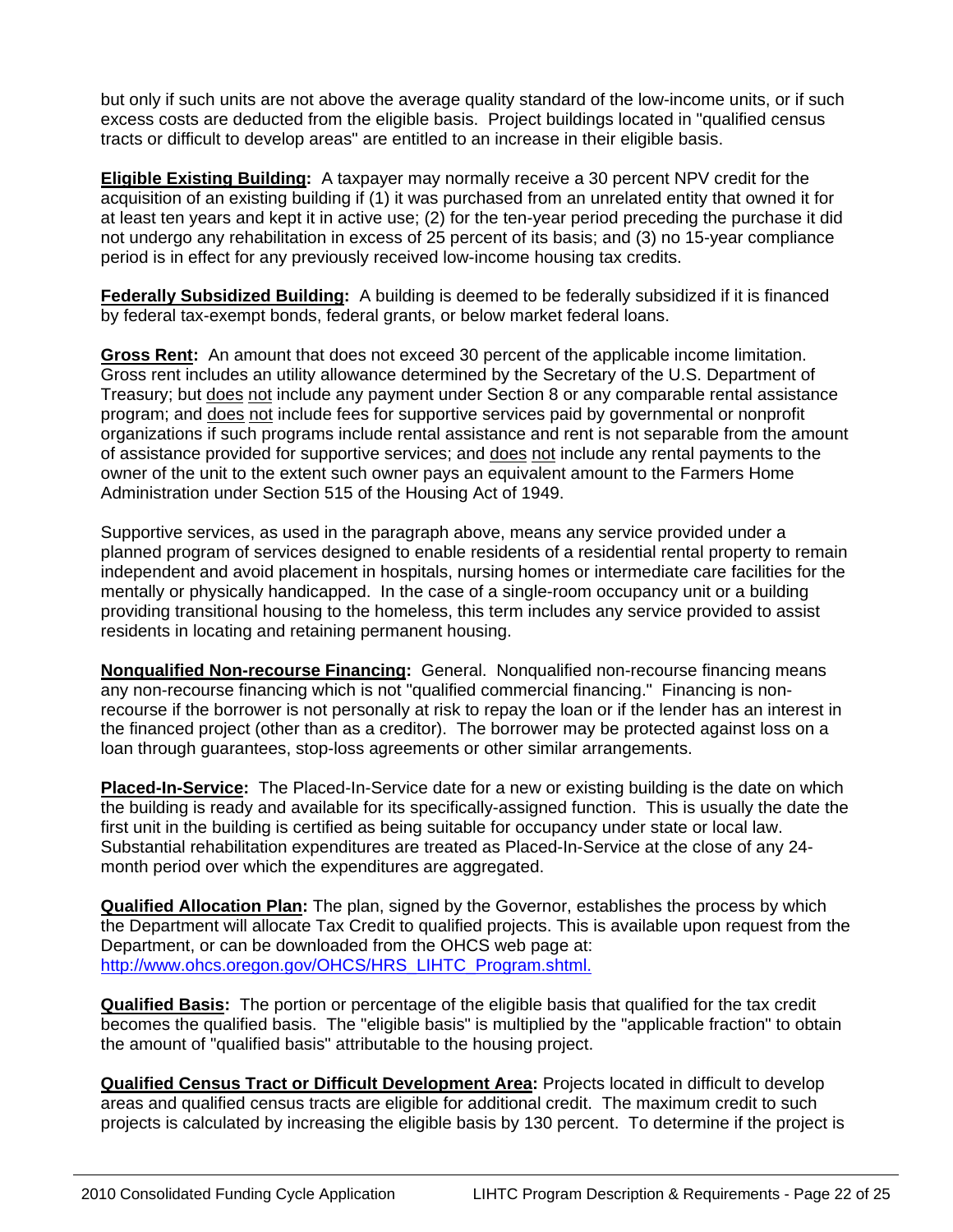located in a qualified census tract, contact Portland State University Center for Population Research and Census at1-503-725-3922, the local city hall or look for this data in the Qualified Census Tracts or Difficult to Develop Areas section.

**Qualified Commercial Financing:** Financing generally constitutes qualified commercial financing when (1) seller of the financed property is not a "related person" to the borrower; (2) amount of the non-recourse financing does not exceed 80 percent of the property's credit base; and (3) financing is borrowed from a "qualified person" party or is borrowed or guaranteed by a governmental entity. A "qualified person" is a party actively and regularly engaged in the business of lending money that is not (1) a "related person" to the borrower; (2) the seller of the financed property or a "related person" to the seller; or (3) a party receiving a fee from the borrower's investment in the property or a "related person" to such a party. Certain "qualified commercial financing" and "qualified person" requirements do not apply when the borrower is a qualified nonprofit organization.

**Qualified Low-Income Housing Project:** Any project for residential rental property that meets the "20-50 Test" or the "40-60 Test," as elected by the taxpayer. This election, once made, is irrevocable.

- The 20-50 Test. This test is satisfied if at least 20 percent of the residential units in a project are both rent-restricted and occupied by individuals whose household income is no more than 50 percent of the area median gross income.
- The 40-60 Test. This test is satisfied if at least 40 percent of the residential units in a project are both rent-restricted and occupied by individuals whose household income is no more than 60 percent of the area median gross income.

**Qualified Nonprofit Organization:** An organization described in IRC Section 501(c)(3) or 501(c)(4) that is exempt from federal income tax under IRC Section 501(a) if the Department determines the organization is not affiliated with or controlled by a for profit organization and an exempt purpose of such organization includes fostering low-income housing.

**Related Entity/Person:** Related persons include, but are not limited to (1) members of a family; (2) a fiduciary and either a grantor or a beneficiary of a trust; (3) a party and a federally tax-exempt organization that the party, or members of the party's family, controls; (4) a party and either a corporation or a partnership in which the party has more than a 50 percent interest; (5) two business entities, either corporations or partnerships, where a party has more than a 50 percent interest in each; (6) two corporations that are members of the same controlled group; and (7) two parties engaged in trades or businesses under common control.

**Substantial Rehabilitation:** Rehabilitation projects qualify for the 70 percent present value credit if they have not received any federal financing subsidies and have total rehabilitation and related expenditures attributable to or benefiting one or more units (incurred over a 24-month period ending when the buildings are placed-in-service) in an amount equal to the greater of: not less than ten percent of the adjusted basis of the building; or \$3,000 or more per low-income unit.

**Tax Credit:** Under the federal income tax code, a tax credit is a dollar-for-dollar reduction in the tax liability. A tax credit is subtracted after the amount of taxes is calculated. The use of tax credits can be limited by the application of the passive loss provisions, the alternative minimum tax and limits on the use of general business credits.

**Tax Credit Syndication:** Owners of an LIHTC project may sell (syndicate) the tax credits to limited partner investors who contribute equity for the project in return for the use of the tax credit and other tax benefits generated by the project. The project developer usually retains ownership in the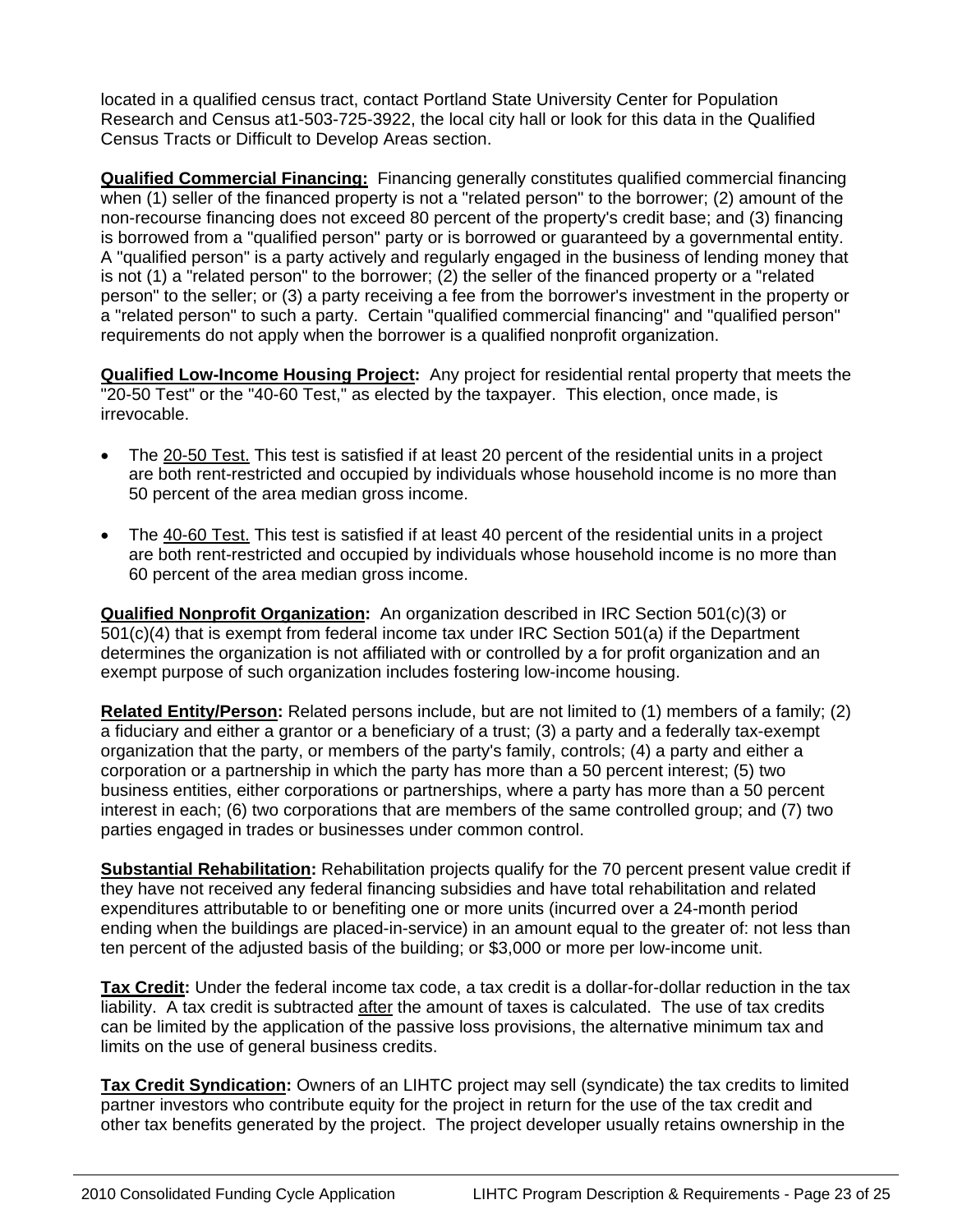project and acts as the general partner. The limited partner investors are usually not involved in the management of the project, but have concerns that the project be maintained in compliance with tax credit regulations. If not, they may be subject to tax credit recapture and penalties.

**Transitional Housing for Homeless:** A housing unit does not qualify for the LIHTC program as a low-income unit if it used on a transient basis. Transitional housing for the homeless is not considered to be used on a transient basis if the units contain sleeping accommodations, bathroom and kitchen facilities and are located in a building in which a governmental entity or qualified nonprofit organization provides residents with temporary housing and supportive services designed to assist them in locating and retaining permanent housing and is used exclusively to facilitate the transition of homeless individuals (as the term is used in Section 103 of the Steward B. McKinney Homeless Assistance Act) to independent living within 24 months. The qualified basis of a building that provides transitional housing for the homeless may be increased by the amount of the eligible basis of the building that is used throughout the year to provide supportive services designed to assist residents in locating and retaining permanent housing to the extent this amount does not exceed 20 percent of the building's other qualified basis.

**LIHTC Market Analysis Requirement:** This information has been moved to the Market and Need Assessment section of the Application Instructions.